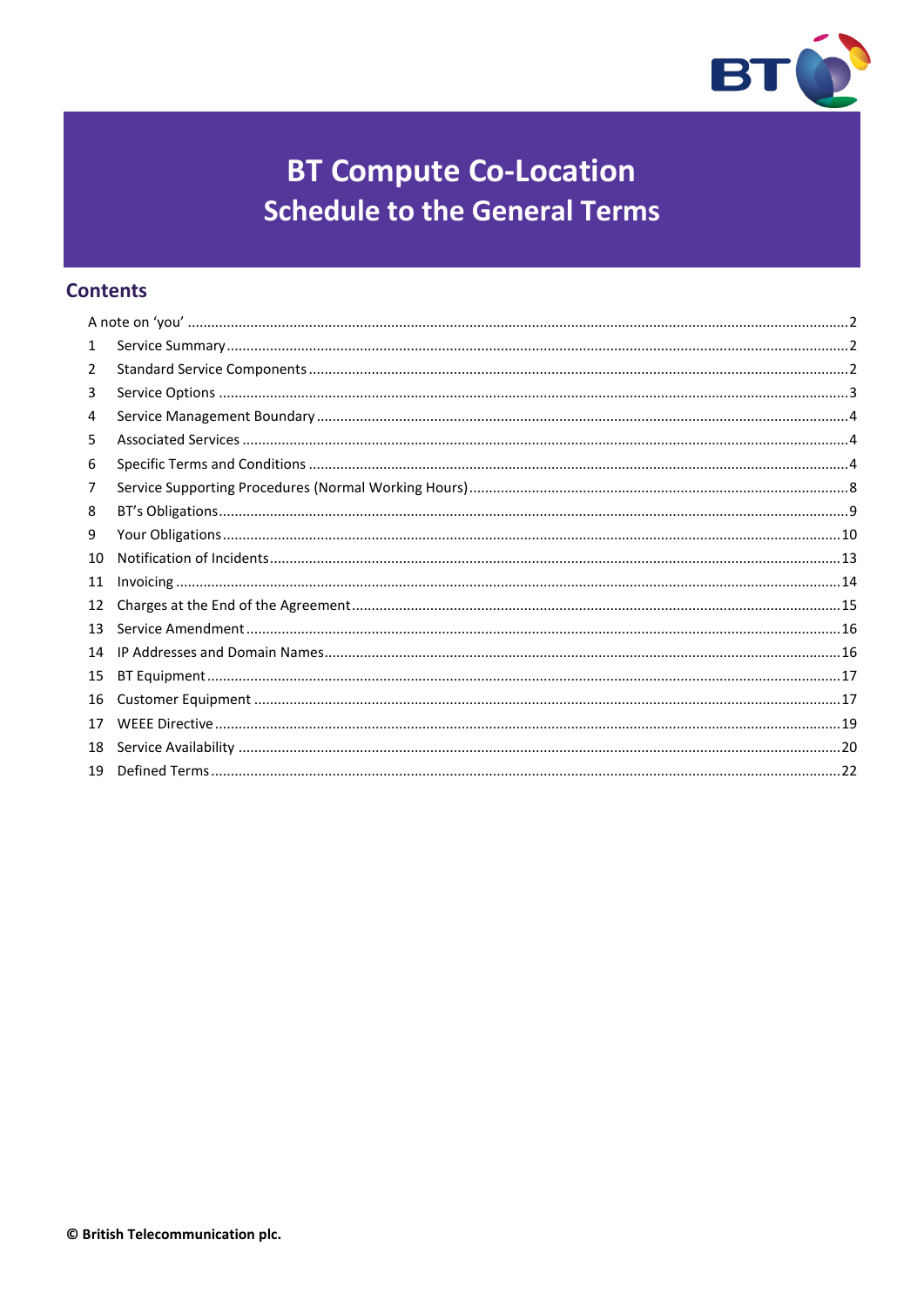

## <span id="page-1-0"></span>**A NOTE ON 'YOU'**

'You' and 'your' mean the Customer.

Phrases that refer to 'either', 'neither', 'each of us', 'both of us', 'we each' or 'we both' mean one or both of BT and the Customer, whichever makes sense in the context of the sentence.

## **Part A – The Service**

## <span id="page-1-1"></span>**1 SERVICE SUMMARY**

BT will provide you with one or more Footprints in one or more Sites in a controlled environment suitable for the installation of the Customer Equipment, comprising:

- 1.1 the Standard Service Components; and
- 1.2 any of the Service Options that are selected by you as set out in any applicable Order,

(the "**Service**").

### <span id="page-1-2"></span>**2 STANDARD SERVICE COMPONENTS**

BT will provide you with all of the following standard service components ("Standard Service Components") in accordance with the details set out in any applicable Order:

#### 2.1 **Footprint**

- 2.1.1 The Service will include a minimum of one Footprint. The number of Footprints to be supplied to you are set out in the Order.
- 2.1.2 Each Footprint will be on a raised floor unless otherwise set out in the Order.
- 2.1.3 The standard floor loading for each Footprint is 400kg ("**Standard Floor Loading**"), unless otherwise set out in the Order.

#### <span id="page-1-4"></span>2.2 **Site Facilities**

- <span id="page-1-5"></span><span id="page-1-3"></span>2.2.1 Sites provided for use with the Service will have the following facilities as standard:
	- (a) forced air cooling supplied to each Footprint through strategically placed vented tiles to facilitate cool air intake at the front of the rack;
	- (b) maintenance of an average room air temperature at 22 degrees Celsius within a tolerance of plus or minus five degrees Celsius humidity will be maintained at 50% within a tolerance of plus or minus 10%
	- (c) Power
		- i. BT will provide a Resilient Power Feed to the Racks or Footprints. The power rating at each Rack (per electrical feed) will be 230/240V AC.
		- ii. Each 230/240V AC electrical feed is fused in the power distribution units at 32 amps. Where Racks are provided by BT, the Resilient Power Feed will terminate on separate power strips within the Rack. Where Racks are provided by you, the Resilient Power Feed will be provided via two separate termination points (typically IEC 60309 "commando sockets"), the location of which will be advised to you during the installation phase.
		- iii. Electrical feeds to the Customer Equipment will be backed up by the use of standby generators and uninterrupted power supplies in a minimum N+1 availability configuration
		- iv. The standard critical power consumption will be no more than 3kW for each Footprint ("Standard Power Load") unless otherwise agreed in the Order. Higher and lesser density configurations are available on request and subject to Site technical and capacity limitations and associated commercial agreement.
		- v. Unless we agree to an unbundled utility power charge, the Charge for standard critical power consumption will be included in your invoice as set out in the Order. Where we have agreed to an unbundled power charge, BT reserves the right to review from time to time the kW price for the power component of the Services in the Charges Schedule (or as documented on the Order) and adjust the price per kW accordingly in light of changing market conditions in the electricity supply market.
	- (d) fire detection and suppression comprising:
		- (i) a high sensitivity smoke detection and alarm system;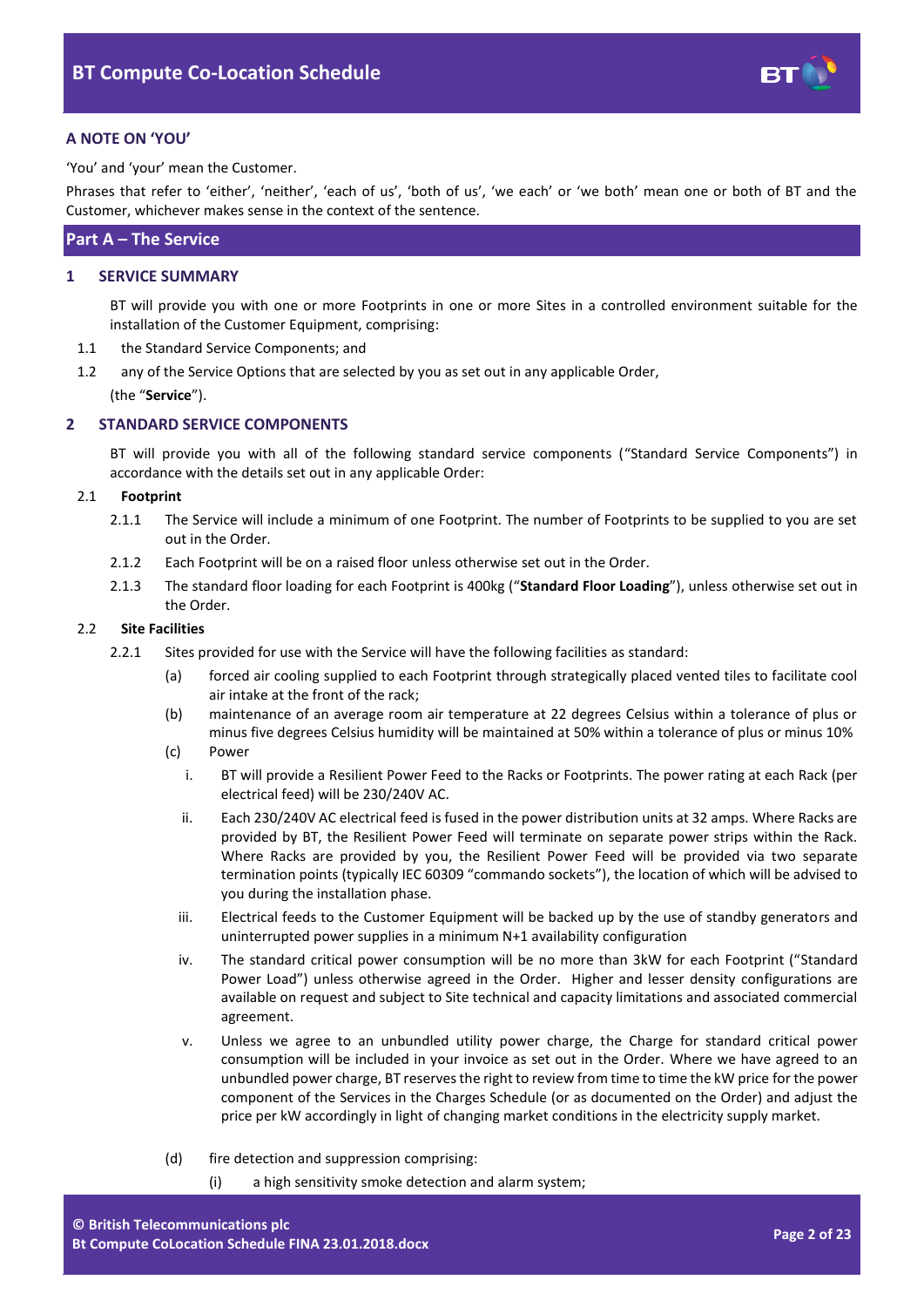

- (ii) a fire suppression system
- (iii) monitoring and alarm equipment; and
- (iv) portable fire extinguishers;
- (e) Site security, comprised of:
	- (i) Building and premises perimeter physical security effected by using landscaping, gates and vehicle barriers;
	- (ii) 24x7x365 security guard patrol of the Site and monitoring by closed circuit TV cameras with alarms interconnected to an active monitoring system;
	- (iii) electronic access control for operational reasons BT may provide you with electronic access cards for the Site ("**EAC**") on the Service Start Date or when you visit the Site;
	- (iv) Site access for approved Visitors On your initial visit and on a periodic basis thereafter you will be asked to provide identification in the form of a valid government issued photographic identification such as a public services card, passport and/or driving licence. This will be validated and checked against a list authorised by both of us before entry is permitted.
- 2.2.2 Any variations in the facilities that are available in a Site will be set out in the Order.

## <span id="page-2-0"></span>**3 SERVICE OPTIONS**

BT will provide you with any of the following chargeable options that are selected by you in any applicable Order ("**Service Options**") and in accordance with the details set out in that Order:

### 3.1 **Racks**

3.1.1 BT will provide you with Racks for use on your Footprint(s). Racks provided by BT are fitted with lockable front and rear doors via individual keys that are held on site by BT.

### 3.2 **Internet connectivity**

BT will provide as standard a resilient Internet connection at 1000 Mbps. The connection will be presented as a CAT6 cable with RJ45 terminations to interface with the Customer Equipment. Fibre options for the connection are also available on request.

#### 3.2.1 Internet Service

- (a) BT will provide a redundant active/passive connection to the Internet. Customer Equipment will need to be configured to avail of this.
- (b) BT will monitor network bandwidth usage using the  $95<sup>th</sup>$  percentile standard.

## 3.2.2 Contracted Rate of Traffic

The Internet connectivity will be subject to Usage Charges which will be determined by reference to the Committed Burst Rate (CBR) (also known as bandwidth commitment) as stated on the Order and by measurement of actual usage of the service based on the 95<sup>th</sup> percentile billing model.

How usage is determined: BT's statistics system collects samples from its routers and switches every 5 minutes. Since the samples are taken every 5 minutes, the data sample represents a 5 minute averaged bits per second value.

At the end of your billing cycle, these 5 minute bit per second values are gathered and sorted. The top 5% of the values, representing the highest points of bandwidth usage during the month, are discarded. The remaining highest value is the 95th percentile sample and is recorded by BT in the billing system.

How usage is billed: The 95<sup>th</sup> percentile is compared against the CBR and the greater of the two figures is taken for billing purposes as the usage, which is then charged at the rate stated in the Order.

## <span id="page-2-1"></span>3.3 **Remote Hands**

- 3.3.1 The Remote Hands Service Option comprises assistance by BT to carry out routine tasks on your behalf at the nominated Footprint in accordance with your instructions. Such tasks may include:
	- (a) lamp status checking;
	- (b) power recycling;
	- (c) button pushing; and/or
	- (d) removal/insertion of cords, cables and plugs,

## ("**Remote Hands Tasks**").

<span id="page-2-2"></span>3.3.2 Where ordered and set out in the Order, you may request BT to perform Remote Hands Tasks for two hours per month or multiples thereof ("**Remote Hands Service Quota**"). Each request to perform any Remote Hands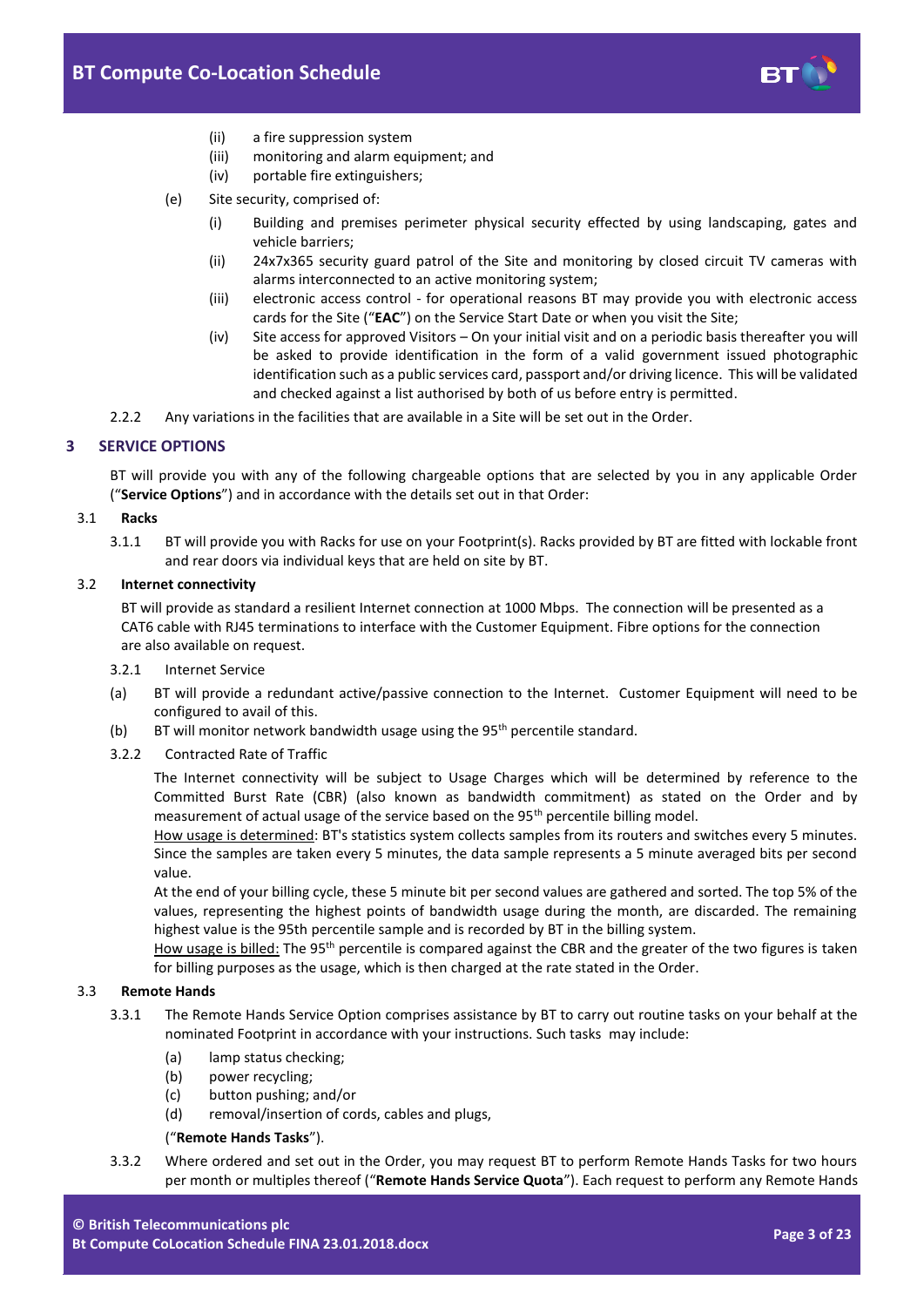

Tasks will be classified as taking 30 minutes and will be deducted from the Remote Hands Service Quota accordingly. BT will Charge you for requests to perform Remote Hands Tasks in excess of the Remote Hands Service Quota. Any unused portion of the Remote Hands Service Quota will not be carried forward to the next consecutive month.

3.3.3 BT may require you to confirm the details of a Remote Hands request in writing, email or fax.

### <span id="page-3-5"></span>3.4 **Media Handling**

- 3.4.1 BT will insert and remove back-up compact discs and/or tapes provided by you at the relevant Rack in multiples of 10 tapes ("**Media Handling**"). The schedule of frequency of changes and location of tapes ("**Tape Change Schedule**") will be provided by you and set out in the Order.
- 3.4.2 All Media Handling will be performed at the relevant Rack during Business Hours on the relevant Business Day.
- 3.4.3 Used compact discs and tapes will be stored in your Rack.
- 3.4.4 In an emergency and on your request to the Service Desk, BT will recover your media, if available in the Rack, within four Business Hours of the request and carry out your reasonable instructions with regards to the insertion and storage of those compact discs and/or tapes. There will be an additional Charge to you where BT carries out these activities.
- 3.4.5 For an additional fee as set out in the Order, BT will store media in a BT provided shared safe in the datacentre. Volumes, retention periods and associated Charges will be set out in the Order.

## 3.5 **Internal Cabling**

- 3.5.1 Subject to any technical constraints BT will arrange for Internal Cabling within the Site as set out in an Order. With the exception of internet connectivity as detailed in the order, the connection to the Customer Equipment at the Footprint and connection to the BT Network or any third party network is not part of the Service.
- 3.5.2 There will be an additional Charge to you where BT carries out any other necessary installation work for wiring within the Site as a result of a request or requirement by you.

#### <span id="page-3-0"></span>**4 SERVICE MANAGEMENT BOUNDARY**

- <span id="page-3-7"></span>4.1 BT will provide and manage the Service as set out in Parts B and C of this Schedule and as set out in the Order up to the Rack, which is located in the Footprint. ("**Service Management Boundary**").
- 4.2 BT will have no responsibility for the Service outside the Service Management Boundary.
- 4.3 BT does not make any representations, whether express or implied, about whether the Service will operate in combination with any Customer Equipment or other equipment and software.

#### <span id="page-3-1"></span>**5 ASSOCIATED SERVICES**

5.1 If BT provides you with any services other than the Service, this Schedule will not apply to those services and those services will be governed by their separate terms and conditions.

## <span id="page-3-2"></span>**6 SPECIFIC TERMS AND CONDITIONS**

### 6.1 **Termination for Convenience**

For the purposes of clause 17 of the General Terms, you may, at any time after the Service Start Date and without cause, terminate the Service or any Order by giving 90 days' written notice to BT, subject to payment of the relevant termination for convenience Charges set out herein.

#### <span id="page-3-6"></span>6.2 **Minimum Period of Service and Renewal Periods**

- 6.2.1 Unless one of us gives Notice to the other of an intention to terminate the Service at least 28 days before the end of the Minimum Period of Service or a Renewal Period ("**Notice of Non-Renewal**"), at the end of the Minimum Period of Service or any subsequent Renewal Period, the Service will automatically extend for the Renewal Period, and both of us will continue to perform each of our obligations in accordance with the Contract.
- 6.2.2 In the event that one of us gives a Notice of Non-Renewal, BT will cease delivering the Service at the time of 23:59 on the last day of the Minimum Period of Service or subsequent Renewal Period.
- <span id="page-3-3"></span>6.2.3 BT may propose changes to this Schedule by giving you Notice at least 28 days prior to the end of the Minimum Period of Service and each Renewal Period ("**Notice to Amend**").
- <span id="page-3-4"></span>6.2.4 Within 21 days of any Notice to Amend, you will provide BT Notice: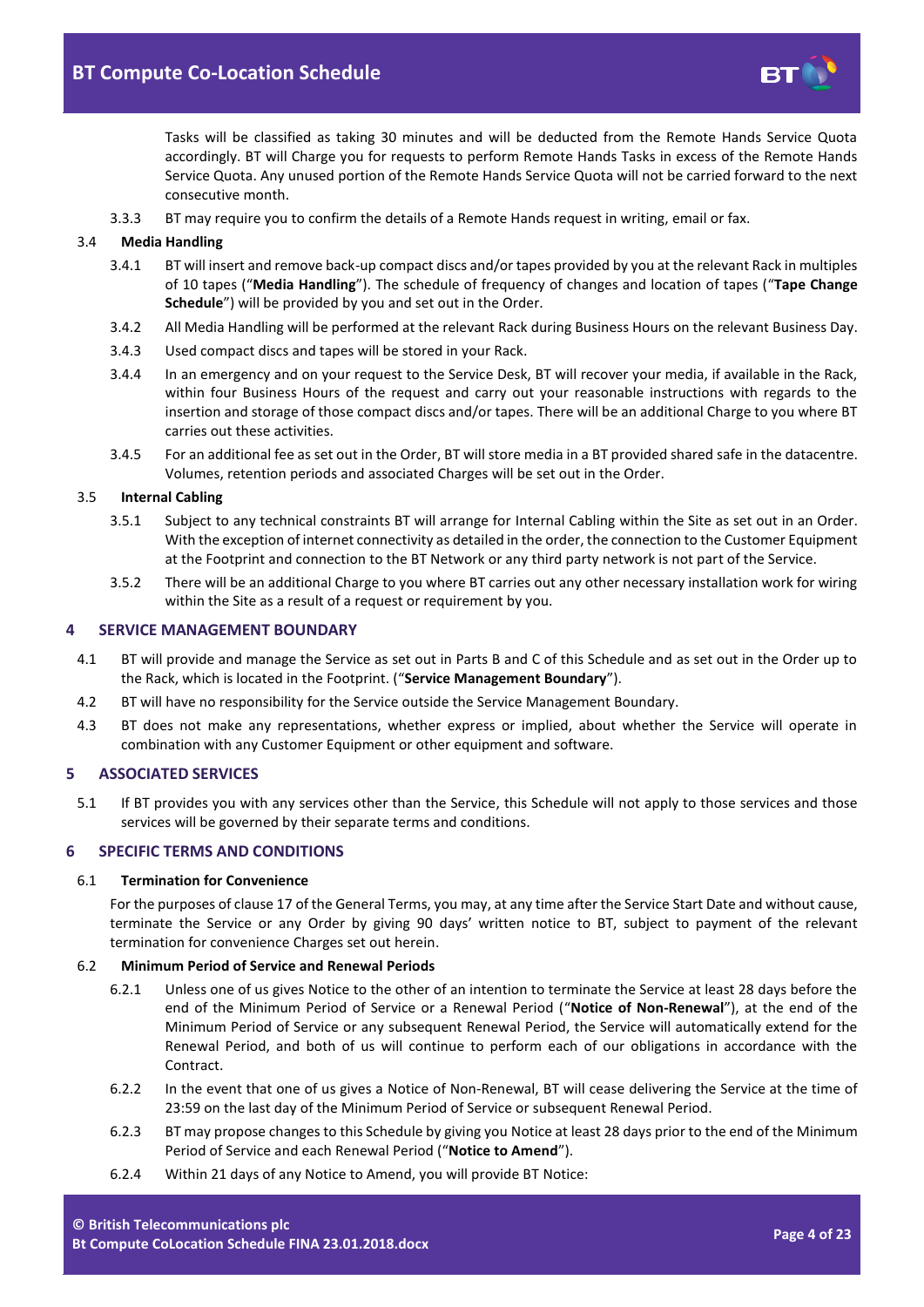

- (a) agreeing to the changes BT proposed, in which case those changes will apply from the beginning of the following Renewal Period;
- <span id="page-4-0"></span>(b) requesting revisions to the changes BT proposed, in which case both of us will enter into good faith negotiations for the remainder of that Minimum Period of Service or Renewal Period, as applicable, and, if agreement is reached, the agreed changes will apply from the beginning of the following Renewal Period; or
- (c) terminating the Contract at the end of the Minimum Period of Service.
- 6.2.5 If BT has not reached agreement in accordance with Paragraph [6.2.4\(b\)](#page-4-0) by the end of the Minimum Period of Service or the Renewal Period, as applicable, the existing terms of this Schedule will apply from the beginning of the following Renewal Period unless either of us elects to give notice in accordance with 6.2.4(c), in which case BT will cease delivering the Service at the time of 23:59 on the last day of the Minimum Period of Service or subsequent Renewal Period.

### 6.3 **Use of Customer Space**

6.3.1 You acknowledge that nothing in this Schedule is intended to create any relationship of landlord and tenant between BT and you and you will have no right of exclusive possession of, nor prohibit or restrict entry to, the Footprint by BT. BT will at all times retain control of, and all legal interest in the Footprint and you will not use the Footprint or the Site for any purpose other than stated in this Schedule.

### <span id="page-4-1"></span>6.4 **Insurance**

- 6.4.1 You will effect and maintain insurance throughout the Minimum Period of Service and any Renewal Period in respect of:
	- (a) the Customer Equipment, for an amount equivalent to its full replacement value; and
	- (b) public and product liability insurance, for not less than €6,000,000 per incident.
- 6.4.2 You accept and acknowledge that the Customer Equipment is at your risk for the duration of the Service.
- 6.4.3 You will provide to BT on request a certificate of insurance to evidence that the insurances referred to in Paragrap[h 6.4.1](#page-4-1) are in full force and effect.

## 6.5 **Limitation of Liability**

- 6.5.1 You accept that BT is under no obligation to edit, review or modify the Customer Information or Third Party Information and that BT does not examine the use to which the Service is put. However, BT may suspend access to any Customer Information or Third Party Information following Notice to you if BT reasonably believes that there may be a breach of either this Contract, any Applicable Law or any third party right.
- 6.5.2 BT excludes all liability of any kind in respect of Customer Information, Third Party Information, and any other material on the Internet which may be accessed using the Service. BT is not responsible in any way for any goods (including software) or services provided by third parties, advertised, sold or otherwise made available by means of the Service or on the Internet.
- 6.5.3 BT is not liable to you for any loss, liability, Claim, legal proceeding or damage which you suffer as a result of the failure to supply the Service because of an emergency, for reasons of health and safety or for operational maintenance or improvements or for any suspension of the Service by BT in accordance with this Contract.
- 6.5.4 BT is not liable to you either in contract, tort (including negligence) or otherwise for the acts or omissions of other providers of telecommunications or Internet services (including Internet Registration Authorities) or for faults or failures of their equipment.
- 6.5.5 BT is not liable to you for any loss, liability, Claim, legal proceeding or damage which you suffer as a result of your failure to correctly connect the Customer Equipment to the Resilient Power Feed as set out in Paragraph [9.2.12.](#page-11-0)
- <span id="page-4-2"></span>6.5.6 BT will not be liable for failure to supply or a delay in supplying the Service in the event of:
	- (a) a refusal or delay by a third party to supply a service to BT and where there is no alternative service available at reasonable cost; or
	- (b) BT is prevented by restrictions of a legal or regulatory nature from supplying the Service.
- 6.5.7 If any of the events set out in Paragraph [6.5.6](#page-4-2) continue for more than three months BT may serve Notice on you terminating the Contract.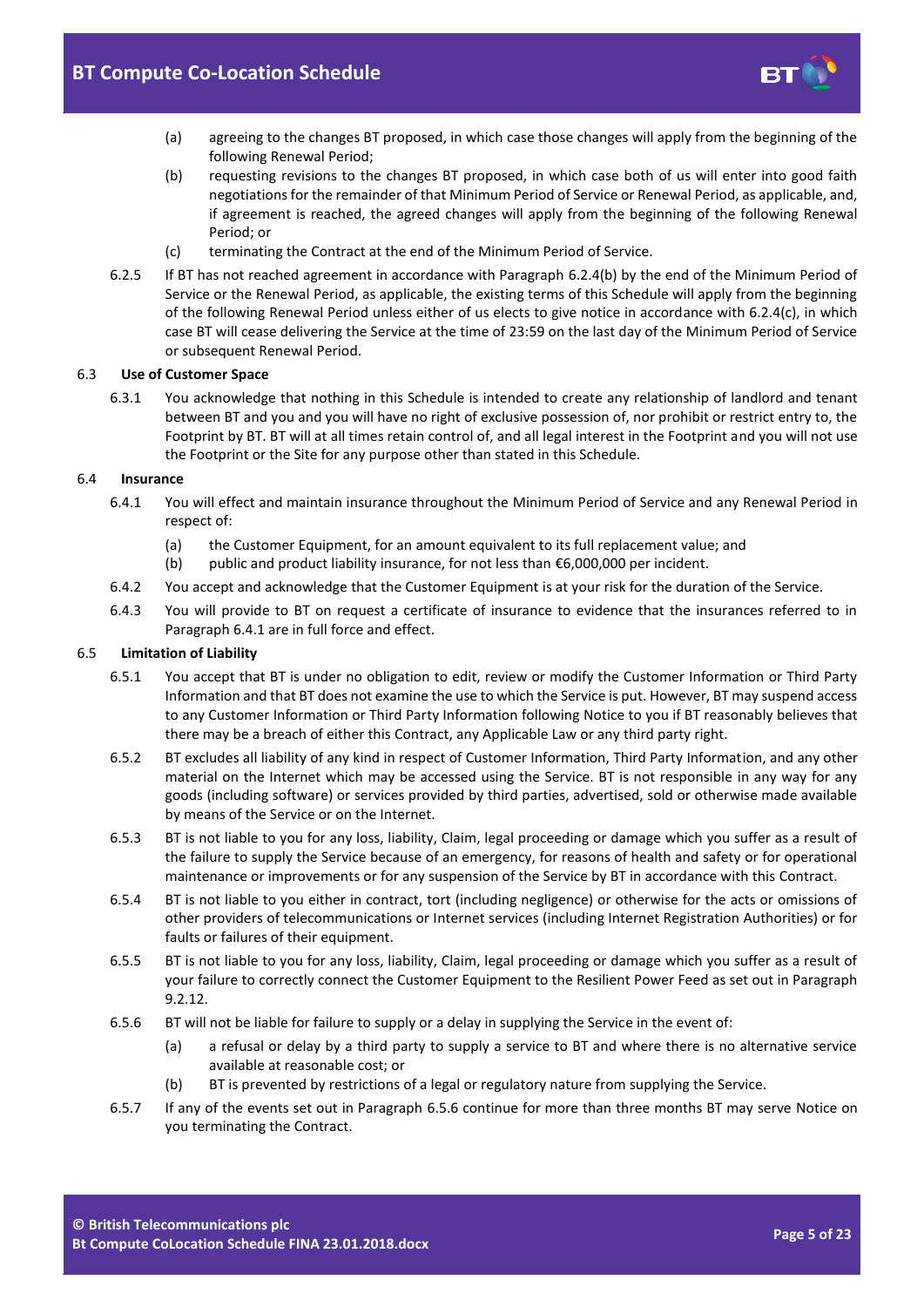# **BT Compute Co-Location Schedule**



- 6.5.8 You will indemnify BT against all Claims, losses, damages, costs, expenses and liabilities (including arising from any breach of confidence or in connection with any infringement of Intellectual Property Rights) arising from or in connection with:
	- (a) any Customer Information, Third Party Information or other content or communication sent, provided or stored in connection with the Service;
	- (b) the installation, maintenance or use of any software or other material installed by you or on your behalf;
	- (c) where applicable, any injury or damage to the Site or the BT Equipment used for the provision of the Service or other equipment belonging to BT or a third party which is located on the same Site.

#### <span id="page-5-0"></span>6.6 **Use of Service**

- 6.6.1 The Service is provided solely for your own use and you will not resell or attempt to resell the Service (or any part or facility of it) to any third party without BT's prior written consent.
- 6.6.2 You will be responsible for any obligation or liability arising out of transactions of any kind entered into between you and any third party accessing or acting in reliance on the Service, Customer Information, or Third Party Information. BT will not be a party to, or in any way be responsible for, any transaction between you and any third party.
- 6.6.3 You will be responsible for the acts and omissions of all employees in connection with the Service and are liable for any failure by any employee to perform or observe the terms and conditions of the Contract, including any instructions issued under Paragraph [9.2.13.](#page-11-1)
- 6.6.4 You will be responsible for the creation, maintenance and design of all Customer Information.
- 6.6.5 You will ensure that the Customer Information and any Third Party Information does not include any information or material, any part of which, or the accessing of which, or use of which would be a criminal offence or otherwise unlawful. In particular you are responsible for obtaining all necessary licenses and consents (including, but not limited to, those from owners of copyrights or performing rights).
- 6.6.6 You will comply with all consumer and other legislation, instructions or guidelines issued by regulatory authorities, relevant licences and any other codes of practice which apply to you and which relate to the provision of Customer Information or Third Party Information.
- 6.6.7 You will not use the Service:
	- (a) in any way that does not comply with instructions given by BT under Paragraph [9.2.13](#page-11-1) or other competent authority, in the country where the Service is provided;
	- (b) to send, knowingly receive, upload, download, use or re-use any information or material which is offensive, abusive, indecent, defamatory, obscene or menacing, or in breach of confidence, copyright, privacy or any other rights;
	- (c) to send or provide unsolicited advertising or promotional material, or to knowingly receive responses to any unsolicited advertising or promotional material sent or provided using the Service by any third party;
	- (d) other than in accordance with the acceptable use policies of any connected networks and the Internet standards; or
	- (e) otherwise in a way that causes BT loss or damage.
	- (f) other than in accordance with the Policies as set out in the General Terms.
- 6.6.8 BT may suspend the Service with immediate effect if you use the Service:
	- (a) in contravention of Paragrap[h 6.6;](#page-5-0) or
	- (b) in any way which, in BT's opinion, is, or is likely to be, detrimental to the provision of the Service to you or any other customer and you fail to take corrective action within a reasonable period of receiving Notice from BT.
- 6.6.9 In the event that BT suspends the Service, BT will notify you as to why the Service has been suspended, and you will be required to rectify the problem within a reasonable period of such notification. Where you fail to rectify the problem within a reasonable period of Notice to do so, BT may terminate the Contract in accordance with clause 18 of the General Terms.

#### 6.7 **Amendments to the Service and Review of Charges**

6.7.1 The following sub paragraphs replaces clause 31.1 of the General Terms and as such BT may review the Charges as follows: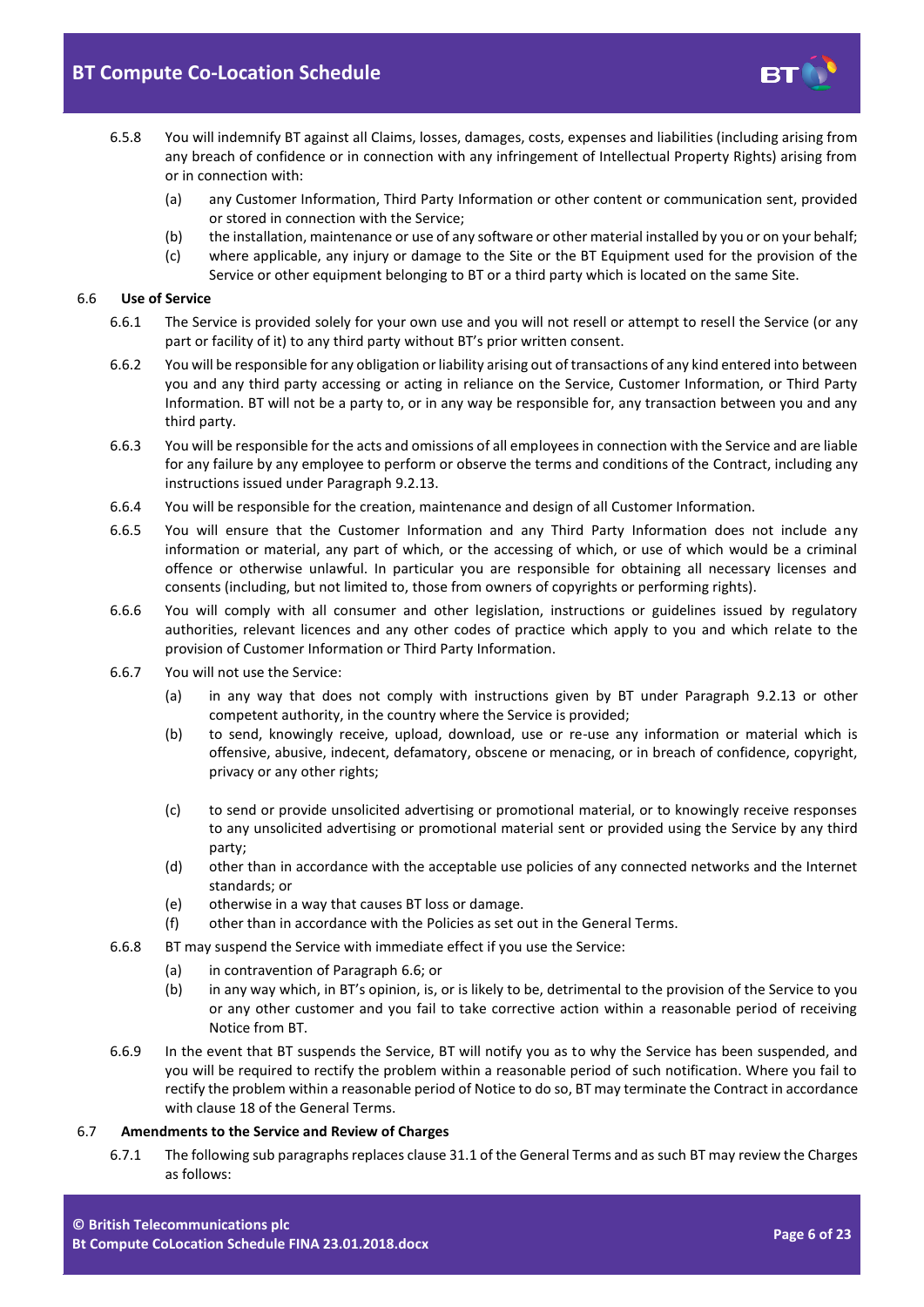

- (a) Subject to sub-Paragraph [\(c\)](#page-6-0) below, BT may at the end of the Minimum Period of Service, revise the Charges on 28 days' written Notice to you.
- (b) BT may increase the Charges by the greater of the then applicable annual change in Services Producer Price Index as published by the Central Statistics Office or two per cent per annum on the anniversary of the Service Start Date without advanced Notice.
- (c) You acknowledge and agree that where BT's suppliers impose an increase in charges on BT within the Minimum Period of Service, BT may revise the Charges on 28 days' written Notice to you.
- <span id="page-6-1"></span><span id="page-6-0"></span>6.7.2 In addition to the events set out in clause 15.1 (Suspension of Service) of the General Terms, BT may, on giving prior Notice where practicable, restrict or suspend the Service or part of the Service in the event that BT is entitled to terminate the Contract in accordance with clause 18 of the General Terms without prejudice to such rights. Where the Service is suspended under this Paragraph [6.7.2](#page-6-1) you will continue to pay the Charges for the Service until this Contract is terminated.
- 6.7.3 BT may for operational reasons change the codes or numbers used by BT for the provision of the Service or the technical specification of the Service, but not if any change to the technical specification materially degrades the performance of the Service.

## 6.8 **Notices**

- 6.8.1 The following sub-Paragraphs replace clause 25 of the General Terms:
	- (a) Except for Notices given under Paragraphs [9.1.11](#page-10-0) and [9.2.13](#page-11-1) of this Schedule, any Notices required to be given under the Contract will be in writing, in English and delivered to the following addresses:
		- (i) to BT at:

Data Centre Services

Unit 4029

Citywest Business Campus

Co. Dublin

D24 E180

or by electronic mail from a valid Customer Contact t[o citywestservicedesk@bt.com](mailto:citywestservicedesk@bt.com) or any other email address which BT notifies to you.

- (ii) to you at (a) your address as set out in the Contract; (b) your registered office at the time of the Notice; or (c) any other address or email address notified by you to BT in a Notice from time to time, including, as updated on an Order.
- (b) Each party will promptly notify the other by giving Notice of any changes to its contact details.
- (c) Notices given under the Contract are deemed to have been duly received if:
	- (i) delivered by hand or by courier, when left at the address and a delivery receipt is signed on behalf of the addressee;
	- (ii) sent by registered post, three Business Days after posting; or
	- (iii) sent by email, when receipt of the email is confirmed or acknowledged, including by transmission of an automatic electronic read receipt or manual acknowledgement from the recipient.

## 6.9 **Access to Internet**

You acknowledge and agree that where the Service provides access to the Internet, the use of the Internet is at your own risk.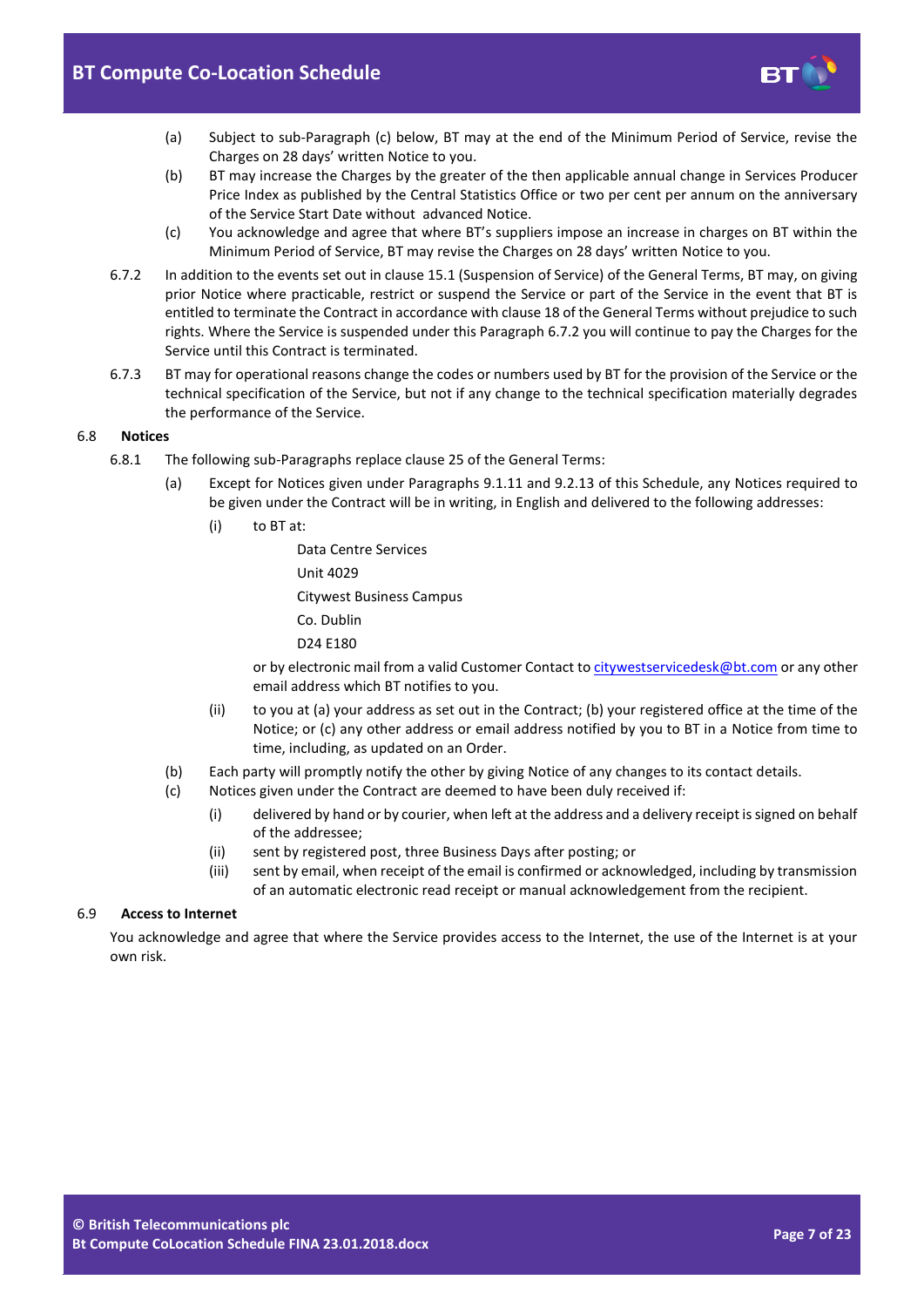

## **Part B – Service Delivery and Management**

## <span id="page-7-0"></span>**7 SERVICE SUPPORTING PROCEDURES (NORMAL WORKING HOURS)**

#### 7.1 Proactive Service Management

- 7.1.1 Pro-active management is the process of actively managing service elements in order to prevent or minimise the impact of faults on the business process.
- 7.1.2 Monitoring of key performance indicators. BT will monitor key performance indicators, as set out in the Service Level Contract.
- 7.1.3 When thresholds are exceeded on the specific service key performance indicators, a ticket will be raised through the Incident Management process.
- 7.1.4 When trends are identified that can cause future Incidents a request for change can be initiated via the Change Management process.

## 7.2 **Incident Management**

- 7.2.1 Incident Management is the process of recording, classification and resolution of Incidents and the subsequent monitoring and reporting on the progress of the Incident resolution.
- 7.2.2 The Service Desk will receive and record Incident reports from the Customer during the Service Window.
- 7.2.3 If you report an Incident, BT will use structured questioning in relation to the Service to determine cause and severity of the Incident.
- 7.2.4 If BT detects an Incident, BT will perform tests to determine cause and severity of the Incident.
- 7.2.5 If the Incident is found to be under the scope of the Service provided, BT will start the resolution during Normal Working Hours unless BT has allocated a Priority Level 1 to the Incident, in which case the resolution will be started during the Service Window.
- 7.2.6 Work that is not under the scope of the Services provided and / or is caused by the fact that you are not adhering to what is stated in Section 9 of this Schedule, your obligations, will be subject to your further instructions and agreement to additional charges.
- 7.2.7 Incident resolution and update times are specified in the Service Level Agreement.
- 7.2.8 Following Incident resolution BT will contact you to agree that the Incident has been resolved. This will be deemed to be the end of the Incident and the trouble ticket will be closed unless you advise BT that the Incident is still not resolved. In the event that you advise BT that the Incident is not resolved, BT reserves the right to reassess the priority level assigned to the Incident.

#### 7.3 **Problem Management**

- 7.3.1 A problem manager can be assigned to own the Problem. The problem manager will be responsible for finding a structural resolution that prevents similar Incidents in the future.
- 7.3.2 If a resolution is found this will be implemented following the Change Management process.

#### 7.4 **Change Management**

- 7.4.1 The Change Management process becomes applicable on the Operational Service Date.
- 7.4.2 Only Customer Contacts can submit a Request for Change (RFC) via a Request for Change form, which should be sent by email to the BT Service Desk, as specified in the Customer handbook.
- 7.4.3 To clarify certain change requests, BT's operations teams may need to contact the change initiator directly at contact details as filled out in this change form.
- 7.4.4 If BT initiates an RFC, it will ask the Customer Contact for approval. In case of highly urgent or emergency changes, such as problems that require immediate action to avoid a priority one impact on the Service, BT shall be entitled to carry out the change directly if Customer Contact cannot be reached.
- 7.4.5 RFC's will be implemented during Normal Working Hours. Implementation of changes outside Normal Working Hours is subject to charges according to the applicable tariff.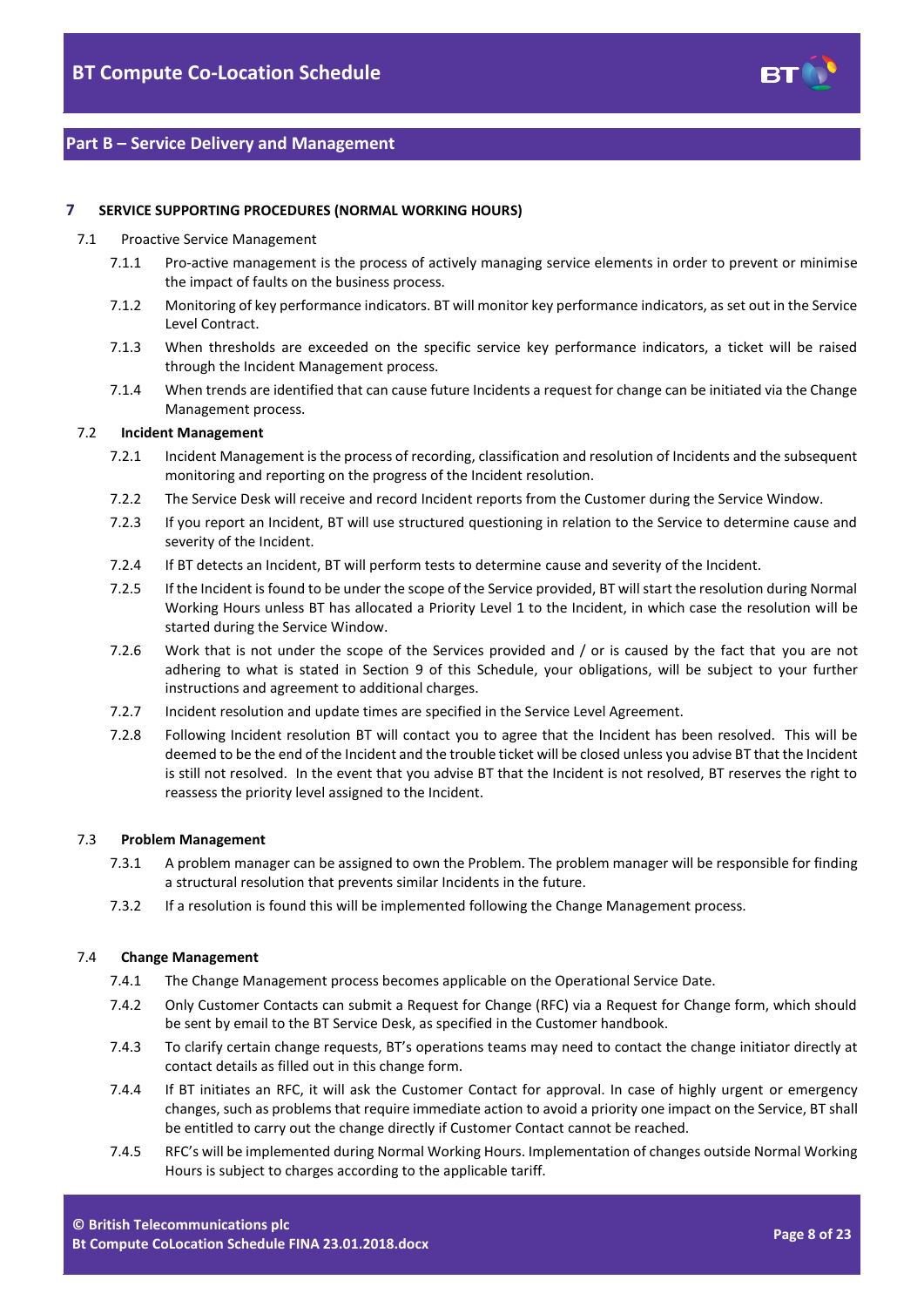

- 7.4.6 Depending on the size and scope of an RFC, BT may require that the RFC is referred to the account management team for the preparation of a commercial proposal. The proposal will specify the impact and implementation time of the RFC and will be quoted according to the applicable tariff. The BT account management team shall agree all relevant Charges and implementation terms with you and implementation shall begin on agreement of commercial terms.
- 7.4.7 Changes initiated by you shall be subject always to BT resource availability.

## 7.5 **Reporting**

- 7.5.1 Reports may be provided to you upon request. Reports will only be provided when relevant data can be reported on. Reports will furthermore only contain report items that are relevant to the Service and its components. This can be arranged in mutual agreement between you and BT. For P1 faults an initial report will be provided to you within one Business Day on Incident resolution.
- 7.5.2 Bespoke or customised reports can be requested as a chargeable option.
- 7.5.3 For faults other than P1 Faults, you can receive on request (and where available) a Monthly Incident report within 10 Normal Business Days after the reporting period containing the outstanding and closed Incidents with the following information:
	- Reference number
	- Date and time first reported
	- Name of person reporting the Incident
	- Description
	- Status
	- Customer reference number
	- Measurement against target service level
- 7.5.4 You can receive on request (and where available) a monthly RFC report within 10 Normal Business Days after the reporting period containing completed and outstanding Requests For Changes with the following information:
	- Name of person submitting the RFC
	- Description of the RFC
	- Impact
	- Status
	- Customer reference number
	- Measurement against target service level
- 7.5.5 Reports are not conclusive in the identification of performance or Service related issues.

## <span id="page-8-0"></span>**8 BT'S OBLIGATIONS**

#### <span id="page-8-4"></span>8.1 **Service Delivery**

Before the Service Start Date and, where applicable, throughout the provision of the Service, BT:

- 8.1.1 will provide you with a Customer handbook containing details pertaining to the Service along with contact details for the helpdesk that you will be able to contact to submit service requests, report Incidents and ask questions about the Service ("**Service Desk**");
- <span id="page-8-3"></span>8.1.2 will provide you with a date on which delivery of the Service (or each part of the Service, including to each Site) is due to start ("**Customer Committed Date**") and will use commercially reasonable endeavours to meet any Customer Committed Date;
- <span id="page-8-1"></span>8.1.3 if agreed between both of us as set out in the Order, will install any Customer Equipment in accordance with your written instructions. In each case BT will:
	- (a) test that the Rack has been installed and is ready for use;
	- (b) test that the power has been supplied and switched on ready for use; and
	- (c) on the date that BT has completed the above tests, confirm to you that the Service is available for use with the Customer Equipment;

## <span id="page-8-2"></span>8.2 **Commissioning of the Service**

Before the Service Start Date, BT will:

8.2.1 configure the Service;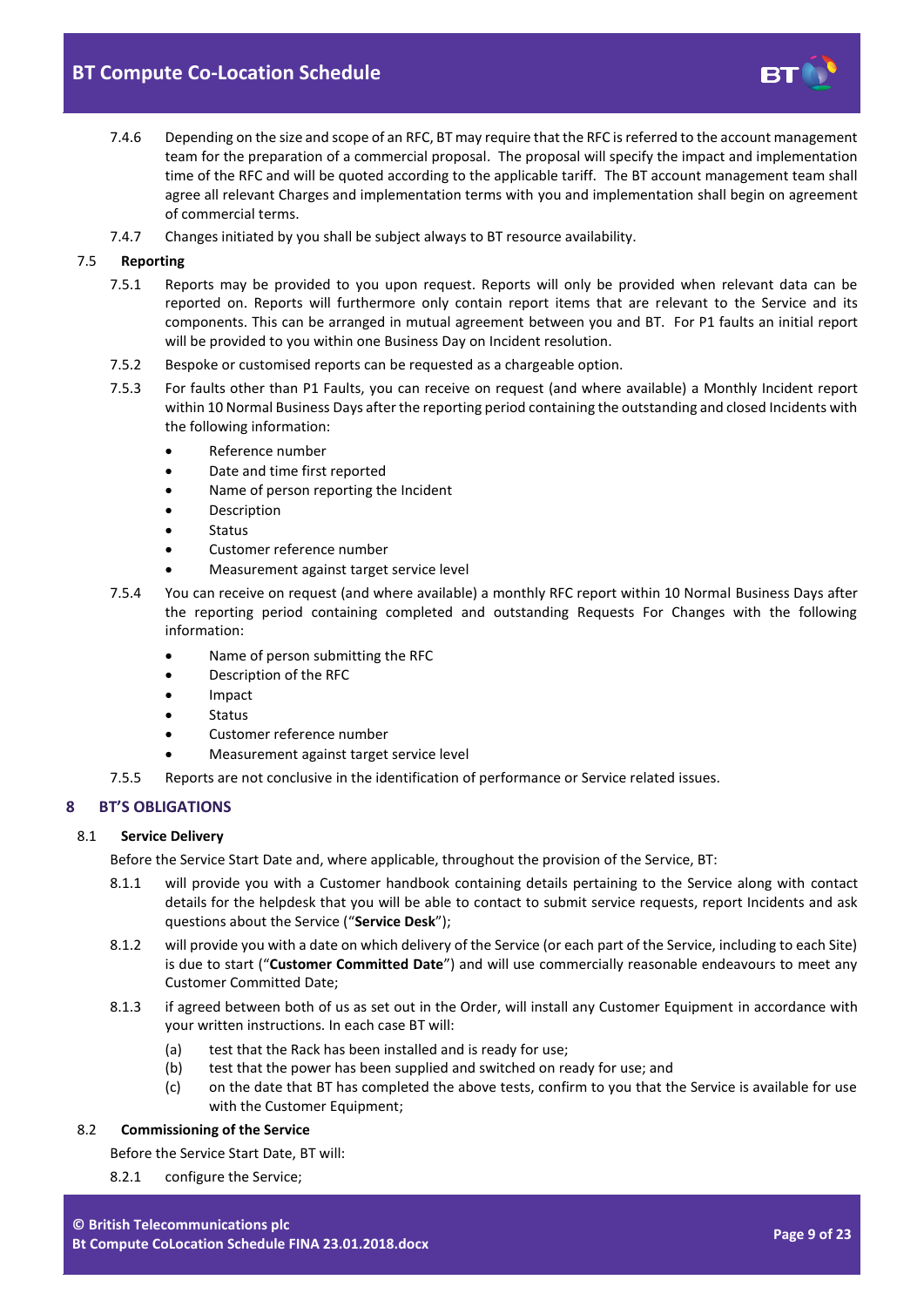

- 8.2.2 conduct a series of standard tests on the Service to ensure that it is configured correctly;
- 8.2.3 install and connect the power supply to the Footprint or the BT supplied Rack (but not the Customer Equipment unless agreed as outlined i[n 8.1.3](#page-8-1) above), where power is ordered as set out in the Order; and
- 8.2.4 on the date that BT has completed the activities in this Paragraph [8.2,](#page-8-2) confirm to you the Service Start Date.

## 8.3 **During Operation**

On and from the Service Start Date, BT:

- 8.3.1 will respond and use reasonable endeavours to remedy an Incident without undue delay and in accordance with the Service Levels in Part C of this Schedule if BT detects or if you report an Incident related to the Service;
- 8.3.2 will log any Remote Hands request and will use reasonable endeavours to respond within two hours;
- 8.3.3 or BT may carry out maintenance from time to time and will endeavour to inform you at least five Business Days before any Planned Maintenance on the BT Network and/or BT Equipment, however you agree that BT may inform you with less notice than normal where emergency maintenance is required;
- 8.3.4 may allocate to you password(s) and EACs to be used in connection with the Service, but the EACs will remain BT's property at all times;
- 8.3.5 may, in the event of a security breach affecting the Service, require you to change any or all of your passwords. BT does not guarantee the security of the Service against unauthorised or unlawful access or use; and
- 8.3.6 may suspend a User ID, password or withdraw access from an EAC (whatever the case may be) where BT reasonably believes that password or EAC security has not been maintained, or on expiry or termination of the Service. BT will notify you as soon as possible after BT has suspended a password or withdrawn access from an EAC.

## 8.4 **The End of the Service**

On termination of the Service by either one of us, or expiry, BT:

- 8.4.1 may provide configuration information relating to the Service provided at the Sites in a format that BT reasonably specifies; and
- 8.4.2 may disconnect and remove any BT Equipment located at the Sites.

## <span id="page-9-0"></span>**9 YOUR OBLIGATIONS**

## 9.1 **Service Delivery**

Before the Service Start Date and, where applicable, throughout the provision of the Service by BT, you will:

- <span id="page-9-1"></span>9.1.1 provide BT with the names and contact details of any individuals authorised to act on your behalf for Service management matters ("**Customer Contact**"), but BT may also accept instructions from a person who BT reasonably believes is acting with your authority. You will notify BT of any changes to the Customer Contact as soon as practicable;
- 9.1.2 ensure that the Customer Contact is available during the period of implementation of the Service and during Business Hours. You acknowledge that if the Customer Contact is not available at all such times, BT may not be able to meet the applicable response and restoration times (including any referred to in Part C of this Schedule);
- 9.1.3 provide BT with any information reasonably required without undue delay;
- 9.1.4 complete any preparation activities that BT may request to enable you to receive the Services promptly and in accordance with any reasonable timescales;
- 9.1.5 in jurisdictions where an employer is legally required to make such disclosure to its employees and/or Users:
	- (a) inform your employees and Users that as part of the Service being delivered by BT, BT may monitor and report to you the use of any targeted applications by your employees and/or Users; and
	- (b) ensure that your employees and Users have consented or will be deemed to have consented to such monitoring and reporting (if such consent is legally required), agree that BT will not be liable for any failure by you to comply with this instruction, and indemnify BT from and against any Claims or action brought by your employees or Users against BT arising out of the delivery of Services by BT.
- 9.1.6 ensure that the LAN protocols and applications you use are compatible with the Service;
- 9.1.7 provide BT with the name and contact details of at least one individual who will be responsible for receiving the Customer Equipment at the Site;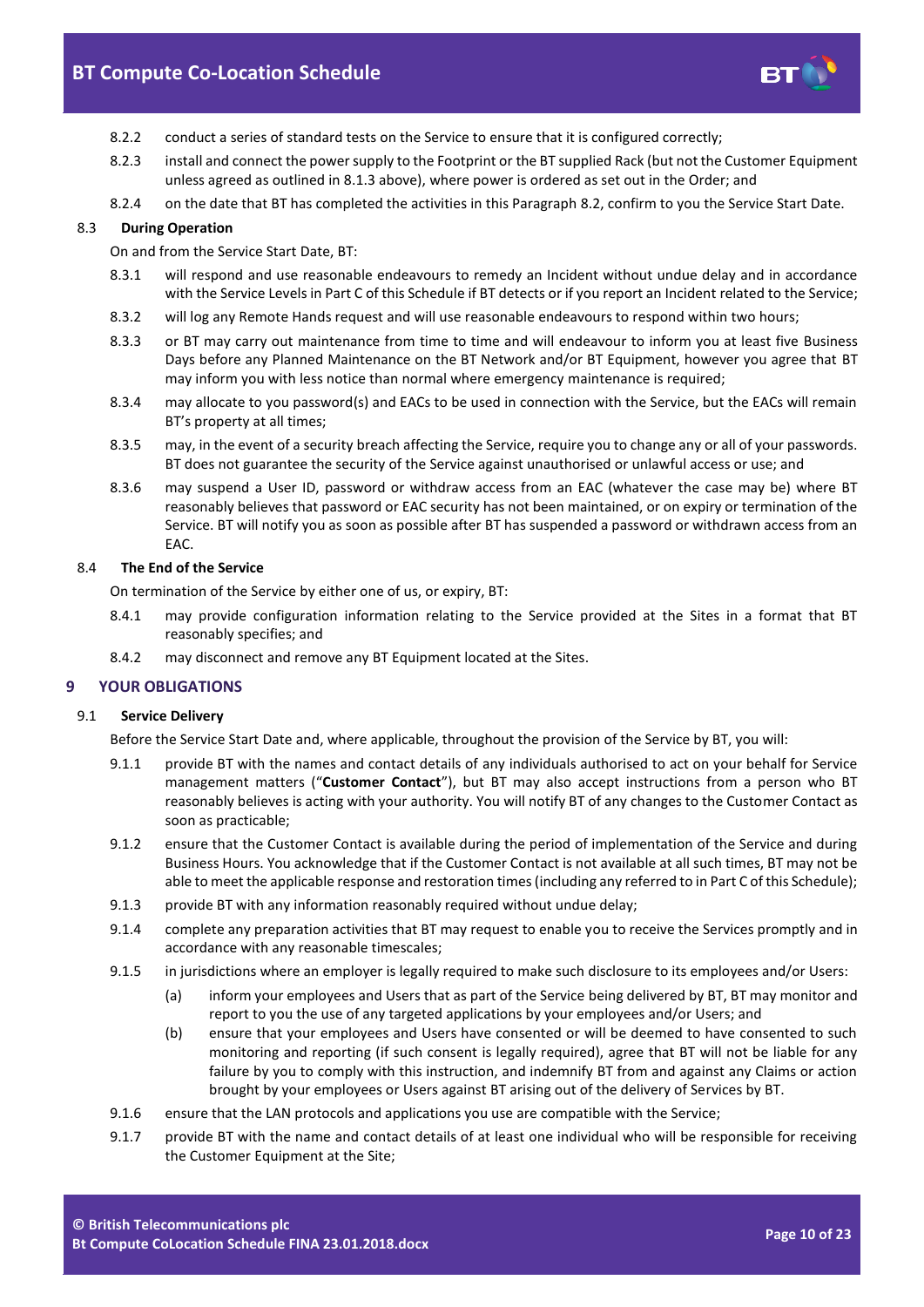

- 9.1.8 immediately disconnect any Customer Equipment, or advise BT to do so at your expense, if Customer Equipment does not meet any relevant instructions, standards or Applicable Law;
- 9.1.9 securely distribute, manage and maintain access profiles, passwords, User IDs (if applicable), security checkwords, EACs allocated by BT and other systems administration information relating to the control of Users' access to the Service in accordance with industry best practice;
- 9.1.10 as soon as reasonably practicable, inform BT of any changes to the information that you supplied when ordering the Service;
- <span id="page-10-0"></span>9.1.11 comply with any preliminary instructions or ongoing Site rules/guidelines BT notifies to you which BT believes are necessary for reasons of health, safety or the quality of any service to be provided by BT to you or any other customer. If you fail to follow such instructions within a reasonable time of such notification, BT may treat such failure as a breach in accordance with clause 18 of the General Terms;

## 9.2 **Service Operation**

On and from the Service Start Date, you will:

- 9.2.1 ensure that Users report Incidents and Remote Hands requests to the Customer Contact and not to the Service Desk;
- 9.2.2 ensure that the Customer Contact takes Incident reports and Remote Hands requests from Users and pass these to the Service Desk using the reporting procedures agreed between both of us and quote the relevant passwords, and are responsible for any issues relating to the Service including providing BT assistance and information during implementation of the Service, and are available for all subsequent Incident management communications;
- 9.2.3 provide all suitable computer hardware, software and telecommunications equipment and services necessary to access and use the Service, other than as specifically set out in the Order as BT's responsibility;
- 9.2.4 monitor and maintain any Customer Equipment connected to the Service or used in connection with the Service;
- 9.2.5 ensure that you have all necessary rights, title, consent and approvals to place the Customer Equipment at the Site and that the provision of the Service to the Customer Equipment by BT will not infringe any third party rights, including without limitations any Intellectual Property Rights;
- 9.2.6 ensure that any Customer Equipment that is connected to the Service or that you use, directly or indirectly, in relation to the Service is:
	- (a) connected using the applicable BT Network termination point or third party termination point, unless you have BT's permission to connect by any other means and used in accordance with any instructions, standards and safety and security procedures applicable to the use of that Customer Equipment;
	- (b) adequately protected against viruses and other breaches of security;
	- (c) technically compatible with the Service and will not harm or damage BT Equipment, the BT Network, or any of BT's supplier's or subcontractor's network or equipment; and
	- (d) approved and used in accordance with relevant instructions and Applicable Law;
- 9.2.7 immediately disconnect any Customer Equipment, or advise BT to do so at your expense, if Customer Equipment does not meet any relevant instructions, standards or Applicable Law;
- 9.2.8 maintain a list of current Users and immediately terminate access for any person who ceases to be an authorised User;
- <span id="page-10-1"></span>9.2.9 ensure the security and proper use of all valid User access profiles, passwords, User IDs, security checkwords and EACs (including changing such passwords and security checkwords on a regular basis) and other systems administration information used in connection with the Service and:
	- (a) inform BT immediately if a User ID, security checkword or password allocated by BT has, or is likely to, become known to an unauthorised person, or is being or may be used in an unauthorised way or if an EAC has been lost, stolen or misplaced. You will pay all BT's reasonable expenses in providing a replacement EAC as notified to you;
	- (b) take all reasonable steps to prevent unauthorised access to the Service;
	- (c) not change or attempt to change a User ID;
	- (d) satisfy BT's security checks if a password is lost or forgotten;
	- (e) take all necessary steps to ensure that passwords are kept confidential;
	- (f) take all necessary steps to ensure that EACs are not provided to unauthorised people;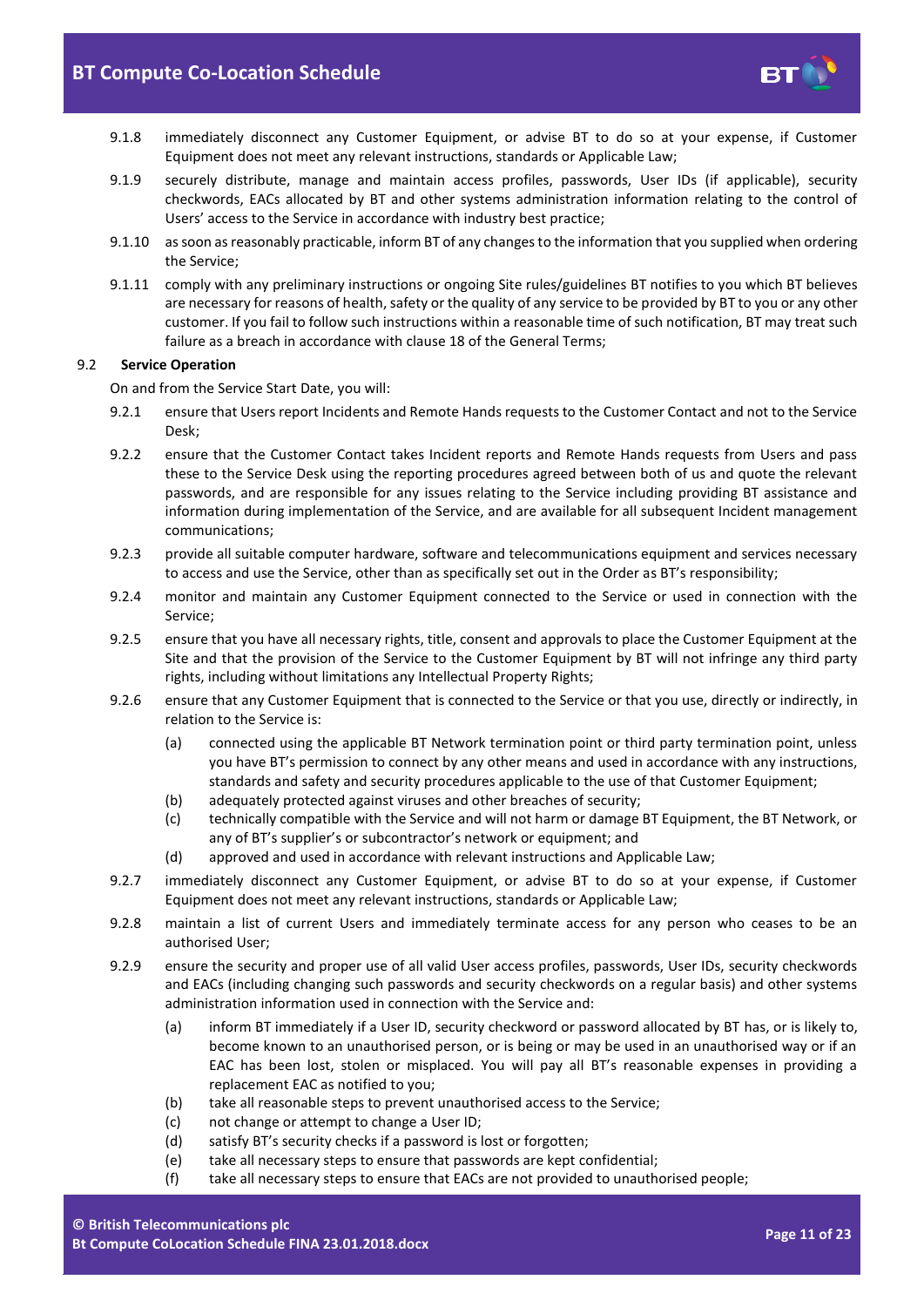

- (g) take all necessary steps to ensure that the Customer will not keep the address of the Site with the EACs; and
- (h) if you are provided with a PIN number with the EACs, be responsible for maintaining the security of that PIN number and not keep the PIN number with the EAC;
- <span id="page-11-2"></span>9.2.10 if BT requests you to do so in order to ensure the security or integrity of the Service, change any or all passwords and/or other systems administration information used in connection with the Service;
- 9.2.11 acknowledge that BT may treat a failure to comply with Paragraphs [9.2.9](#page-10-1) and [9.2.10](#page-11-2) as a material breach in accordance with clause 18.2 of the General Terms;
- <span id="page-11-0"></span>9.2.12 where BT has provided a Resilient Power Feed to the Footprint or Rack, be responsible for connecting Customer Equipment correctly to the Resilient Power Feed, which means that the Customer Equipment will be connected to both power feeds comprising the Resilient Power Feed. BT is not responsible for any loss of power on Customer Equipment that is not correctly connected to the Resilient Power Feed; and
- <span id="page-11-1"></span>9.2.13 comply with any instructions BT notifies to you which BT believes are necessary for reasons of health, safety or the quality of any service provided by BT to you or any other customer. If you fail to follow such instructions within a reasonable time of such notification, BT may, if BT decides to, treat such failure in accordance with clause 18.2 of the General Terms.

## 9.3 **Access and Visitors**

- 9.3.1 In addition to the identification requirements set out in section 2.2.1(e)(iv), you will provide BT with a list of all Visitors who will be entitled to enter the Site with appropriate proof of identity in accordance with this Schedule. You will promptly inform BT of any changes to the list of Visitors.
- 9.3.2 You will pre-book any access to the Site with a minimum four hours prior notice to BT. Booking will be registered by telephoning or emailing the Service Desk, logging a visit request and obtaining a ticket number. Only in emergency or urgent cases can you request access within 60 minutes. If such a request has been made, BT will use commercially reasonable endeavours to provide you access within this time frame.
- 9.3.3 You will procure that Visitors to the Site:
	- (a) are suitably competent to carry out the necessary tasks;
	- (b) will follow BT's instructions within the Site including all Site Regulations;
	- (c) will not cause any change to or interfere with the Site or the equipment of any of BT's third party customers; and
	- (d) will do nothing to cause the Site to be in anything other than a clean and tidy condition.
- 9.3.4 BT may refuse access to the Site or remove from the Site any Visitor whose admission or presence is or would be, in their reasonable opinion, detrimental to the security of the Site or in respect of whom you have failed to request a right of access in advance. In addition:
	- (a) BT will not be responsible for the consequences of any refusal or failure or delay by you in notifying BT of your access requirements;
	- (b) BT will not be responsible for the consequences of any refusal or delay by BT to permit entry or any request for a person to leave the Site; and
	- (c) you will be solely responsible for the acts or omissions of any Visitor to the Site and will indemnify BT in respect of any damage or loss to either the Site, the BT Equipment or any third party equipment, caused by any Visitor.
- 9.3.5 During the installation phase you will be granted access to the Site for two days per rack installed up to a maximum of 20 days. Further to this, a period equivalent to 12 hours per month will be allocated for maintenance access at no additional charge. Each visit will count as a minimum three hour period with actual time at the Site being rounded up to the next whole hour. Additional visits will be subject to an additional charge.
- 9.3.6 Once checked in, a BT reserves the right to have a representative escort the visitor to the rack, open the door to the appropriate cabinets and then remain in close proximity to observe that the correct building security standards are observed. After completion of the work the visitor will be signed out by building security.
- 9.3.7 Should you wish to remove any Equipment from the Site, you must complete and sign an Acknowledgement of Equipment Removal Document which will be provided to you by BT.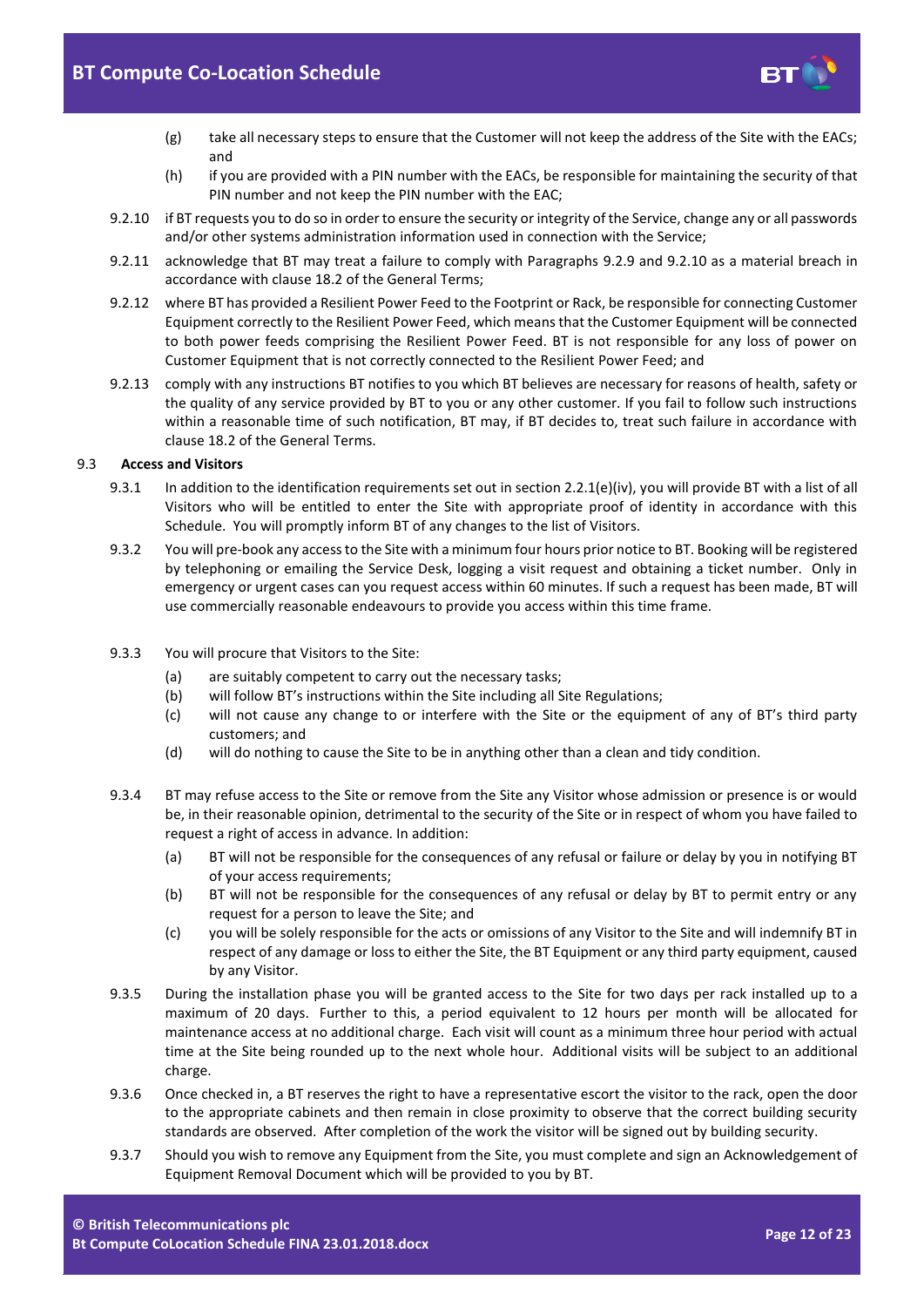

### 9.4 **The End of the Service**

On termination of the Service by either one of us, or expiry, you will arrange for the removal of Customer Equipment in accordance with Paragraph [16.4.](#page-17-0)

## <span id="page-12-0"></span>**10 NOTIFICATION OF INCIDENTS**

- <span id="page-12-2"></span><span id="page-12-1"></span>10.1 Where you become aware of an Incident:
	- 10.1.1 the Customer Contact will report it to BT's Service Desk;
	- 10.1.2 BT will give you a unique reference number for the Incident ("**Ticket**"); and
	- 10.1.3 BT will inform you when BT believes the Incident is cleared, and will close the Ticket when:
		- (a) you confirm that the Incident is cleared within 20 minutes of being informed; or
		- (b) BT has attempted unsuccessfully to contact you, in the way agreed between both of us, in relation to the Incident and you have not responded within 20 minutes of BT's attempt to contact you.
- <span id="page-12-3"></span>10.2 If you confirm that the Incident is not cleared within 20 minutes of being informed, the Ticket will remain open, and BT will continue to work to resolve the Incident.
- 10.3 Where BT becomes aware of an Incident, Paragraph[s 10.1.2,](#page-12-1) [10.1.3](#page-12-2) an[d 10.2](#page-12-3) will apply.

## 10.4 BT INCIDENT ESCALATION

10.4.1 All incidents are escalated to the appropriate level as indicated in the table below:

| Level                 | <b>P1</b> | <b>P2</b> | P <sub>3</sub> | Role                                  |
|-----------------------|-----------|-----------|----------------|---------------------------------------|
| 1 <sup>st</sup> Level | Immediate | 2 hours   | 6 hours        | Service Desk Manager                  |
| $2nd$ Level           | 30 mins   | 3 hours   | 9 hours        | <b>Head of Service Operations</b>     |
| 3 <sup>rd</sup> Level | 45 mins   | 4 hours   | 12 hours       | <b>Head of Managed Services</b>       |
| 4 <sup>th</sup> Level | 2 hours   | n/a       | n/a            | Director of Managed Customer Services |

#### 10.5 The Levels of Priority are as per this table below:

| <b>Level of Priority</b> | <b>Description</b>                                                                                                                                                                                                                  |
|--------------------------|-------------------------------------------------------------------------------------------------------------------------------------------------------------------------------------------------------------------------------------|
| P <sub>1</sub>           | All services unavailable on a single platform – Total loss of service to environment<br>Service unavailable to a multitude of platforms<br><b>Suspected security breach/incident</b>                                                |
| <b>P2</b>                | Any platform service unavailable – Partial loss of service to environment<br>Loss of platform / network resilience<br>Significant degradation of service / performance<br><b>Customer requested reboot</b><br><b>Backup failure</b> |
| P <sub>3</sub>           | Minor degradation of system performance<br>Service restored with workaround awaiting permanent fix.<br><b>Single User Faults</b>                                                                                                    |
| <b>P4</b>                | Consultation against possible faults<br>Documentation error                                                                                                                                                                         |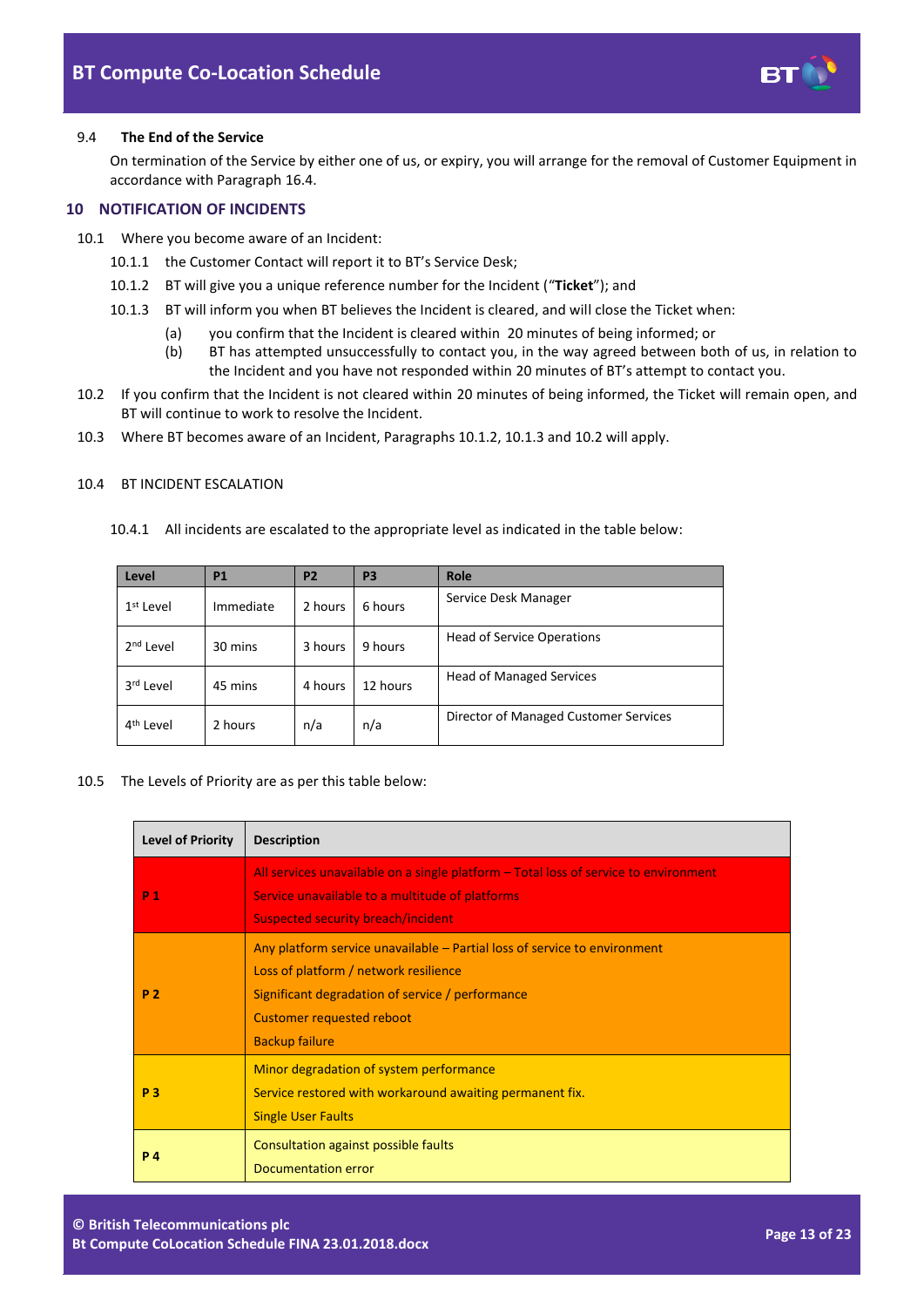

| <b>Level of Priority</b> | <b>Description</b>                        |
|--------------------------|-------------------------------------------|
|                          | Customer issue with no impact to service. |
|                          | Testing & Monitoring possible fault       |

## 10.5.1.1 The target response and resolution times during the Service Window are shown below:

| Priority       | Response         | <b>Resolution</b> |
|----------------|------------------|-------------------|
| $\mathbf 1$    | $15 \text{ min}$ | 1 <sub>hr</sub>   |
|                | 30 min           | 4 hrs             |
| 3              | $60$ min         | 12 hrs            |
| $\overline{4}$ | Asap             | Asap              |

- 10.5.1.2 BT will use reasonable endeavours to meet these times, but these are not guaranteed and BT has no liability for failure to meet these targets
	- 10.6 Keeping the customer informed
		- 10.6.1 You (the ticket originator) will be actively informed of the status of the incident and its progress to resolution via periodic updates, the frequency of which shall be in line with the incident priority as set out in the table below:

| <b>Times</b>  | <b>Priority 1</b> | <b>Priority 2</b> | <b>Priority 3</b> | <b>Priority 4</b> |
|---------------|-------------------|-------------------|-------------------|-------------------|
| Target Update | 30 <sub>min</sub> | 2 hours           | 8 hours           | 24 hours          |

10.6.2 An initial incident report for a Priority 1 incident will be provided to the customer within 24 hours of the resolution of the incident.

Note: Priority 1 response, resolution and updates, Remote Hands Services, Service Desk, alerting and monitoring are provided on a 24x7 basis. Response and resolution targets for incidents other than Priority 1 and all other management services are performed during Business Hours.

## <span id="page-13-0"></span>**11 INVOICING**

- 11.1 BT will invoice you for the Charges for the Service as set out in Paragraph [11.2](#page-13-1) in the amounts and currency as set out in any Order(s).
- <span id="page-13-1"></span>11.2 Unless stated otherwise in an applicable Order, BT will invoice you for:
	- 11.2.1 Installation Charges, on the Service Start Date (or monthly in arrears prior to the Service Start Date for any work carried out where the planned installation period is longer than one month);
	- 11.2.2 Recurring Charges, except Usage Charges, quarterly in advance on the first day of the relevant month (for any period where Service is provided for less than one month, the Recurring Charges are calculated on a daily basis);
	- 11.2.3 Usage Charges, monthly in arrears on the first day of the relevant month, calculated at the then current rates;
	- 11.2.4 De-installation Charges within 60 days of de-installation of the Service; and
	- 11.2.5 any Termination Charges incurred in accordance with Paragrap[h 12](#page-14-0) upon termination of the relevant Service.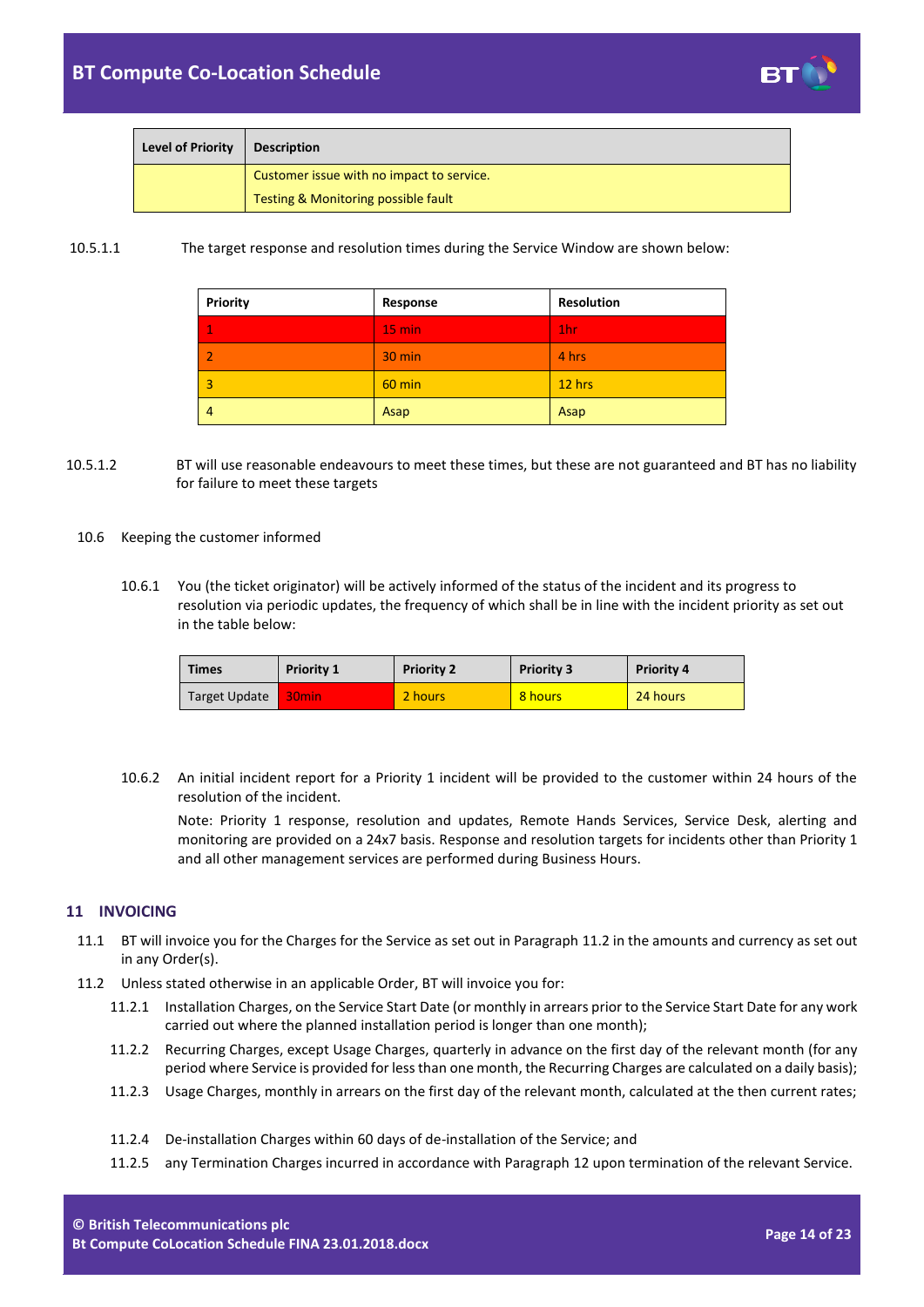

- 11.3 BT may invoice you for any of the following Charges in addition to those set out in the Order:
	- 11.3.1 Charges for investigating Incidents that you report to BT where BT finds no Incident or that the Incident is caused by something for which BT is not responsible under the Contract;
	- 11.3.2 Charges for commissioning the Service as set out in Paragrap[h 8.2](#page-8-2) outside of Business Hours;
	- 11.3.3 Charges for restoring Service if the Service has been suspended in accordance with clause 10.1.2(failure to pay) of the General Terms;
	- 11.3.4 Charges for cancelling the Service prior to the Service Start Date;
	- 11.3.5 Charges for expediting provision of the Service at your request after you have been informed of the Customer Committed Date; and
	- 11.3.6 any other Charges set out in any applicable Order or the BT Price List or as otherwise agreed between both of us.
- 11.4 BT may, at any time, require you to pay a deposit or provide a guarantee as security for payment of future invoices.

## <span id="page-14-0"></span>**12 CHARGES AT THE END OF THE AGREEMENT**

- <span id="page-14-1"></span>12.1 If you exercise your right under clause 17 of the General Terms to terminate the Contract or any Service for convenience, you will pay BT:
	- 12.1.1 all outstanding Charges for Service rendered;
	- 12.1.2 De-installation Charges;
	- 12.1.3 any remaining Charges outstanding with regard to BT Equipment;
	- 12.1.4 any other Charges set out in the Order;
	- 12.1.5 all committed costs to a supplier incurred by BT as a result of your commitment to BT under the Contract, which BT is unable to reasonably mitigate; and
	- 12.1.6 all incremental charges incurred by BT from a supplier due to the early termination.
- 12.2 In addition to the Charges set out at Paragrap[h 12.1](#page-14-1) above:
	- 12.2.1 if you terminate during the initial 12 months of a Minimum Period of Service or any Renewal Period, you will pay BT for any parts of the Service that were terminated during the Minimum Period of Service, Termination Charges, as compensation, equal to the total Recurring Charges for any remaining months of the first year of such Minimum Period of Service or Renewal Period; 50 per cent of the Recurring Charges for the remaining months of the Minimum Period of Service; and any waived Installation Charges for the part(s) of the Service that have been terminated.
	- 12.2.2 if you terminate after the initial 12 months of a Minimum Period of Service or any Renewal Period, you will pay BT for any parts of the Service that were terminated during the Minimum Period of Service, Termination Charges, as compensation, equal to:
		- (a) X per cent of the Recurring Charges for any remaining months of the first Minimum Period of Service, where X per cent is calculated in accordance with the table below;

| No. of Months expired of the<br><b>Minimum Period of Service</b><br>identified on the original sale<br>Order, calculated from the<br>Service Start Date up to the<br>effective date of termination<br>identified on the cessation<br>form completed by you | 24 Month<br><b>Minimum</b><br><b>Period of</b><br><b>Service</b> | 36 Month<br><b>Minimum</b><br><b>Period of</b><br><b>Service</b> | 48 Month<br><b>Minimum</b><br><b>Period of</b><br><b>Service</b> | 60 Month<br><b>Minimum</b><br><b>Period of</b><br><b>Service</b> |
|------------------------------------------------------------------------------------------------------------------------------------------------------------------------------------------------------------------------------------------------------------|------------------------------------------------------------------|------------------------------------------------------------------|------------------------------------------------------------------|------------------------------------------------------------------|
| Terminate 13 - 15 Months                                                                                                                                                                                                                                   | 63%                                                              | 54%                                                              | 49%                                                              | 45%                                                              |
| Terminate 16 - 18 Months                                                                                                                                                                                                                                   | 68%                                                              | 56%                                                              | 50%                                                              | 46%                                                              |
| Terminate 19 - 21 Months                                                                                                                                                                                                                                   | 79%                                                              | 58%                                                              | 52%                                                              | 47%                                                              |
| Terminate 22 - 24 Months                                                                                                                                                                                                                                   | 100%                                                             | 60%                                                              | 53%                                                              | 48%                                                              |
| Terminate 25 - 27 Months                                                                                                                                                                                                                                   | N/A                                                              | 63%                                                              | 54%                                                              | 49%                                                              |
| Terminate 28 - 30 Months                                                                                                                                                                                                                                   | N/A                                                              | 68%                                                              | 56%                                                              | 50%                                                              |
| Terminate 31 - 33 Months                                                                                                                                                                                                                                   | N/A                                                              | 79%                                                              | 58%                                                              | 51%                                                              |
| Terminate 34 - 36 Months                                                                                                                                                                                                                                   | N/A                                                              | 100%                                                             | 60%                                                              | 53%                                                              |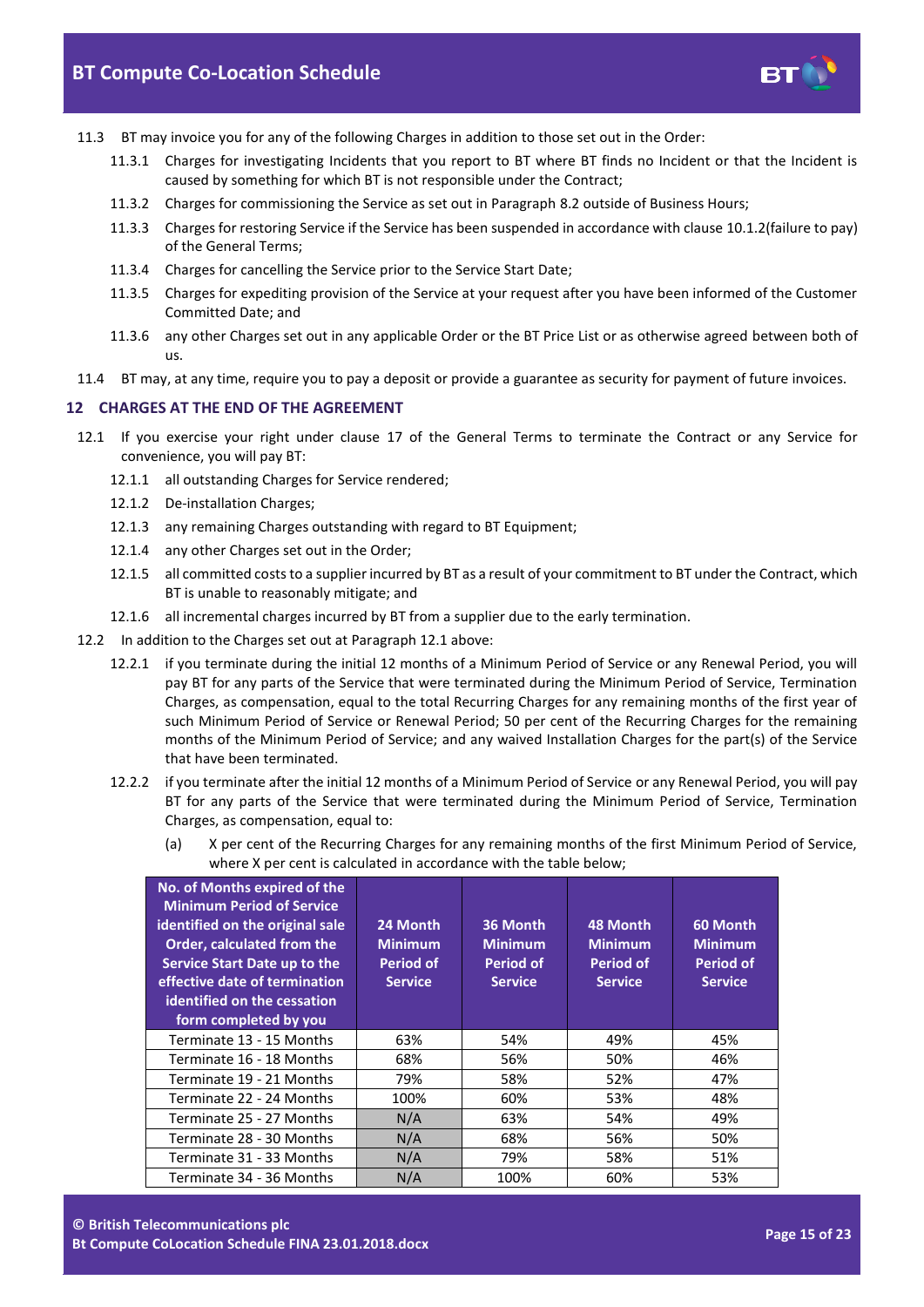| No. of Months expired of the<br><b>Minimum Period of Service</b><br>identified on the original sale<br>Order, calculated from the<br>Service Start Date up to the<br>effective date of termination<br>identified on the cessation<br>form completed by you | 24 Month<br><b>Minimum</b><br>Period of<br><b>Service</b> | 36 Month<br><b>Minimum</b><br><b>Period of</b><br><b>Service</b> | 48 Month<br><b>Minimum</b><br>Period of<br><b>Service</b> | 60 Month<br><b>Minimum</b><br><b>Period of</b><br><b>Service</b> |
|------------------------------------------------------------------------------------------------------------------------------------------------------------------------------------------------------------------------------------------------------------|-----------------------------------------------------------|------------------------------------------------------------------|-----------------------------------------------------------|------------------------------------------------------------------|
| Terminate 37 - 39 Months                                                                                                                                                                                                                                   | N/A                                                       | N/A                                                              | 63%                                                       | 54%                                                              |
| Terminate 40 - 42 Months                                                                                                                                                                                                                                   | N/A                                                       | N/A                                                              | 68%                                                       | 56%                                                              |
| Terminate 43 - 45 Months                                                                                                                                                                                                                                   | N/A                                                       | N/A                                                              | 79%                                                       | 58%                                                              |
| Terminate 46 - 48 Months                                                                                                                                                                                                                                   | N/A                                                       | N/A                                                              | 100%                                                      | 60%                                                              |
| Terminate 49 - 51 Months                                                                                                                                                                                                                                   | N/A                                                       | N/A                                                              | N/A                                                       | 63%                                                              |
| Terminate 52 - 54 Months                                                                                                                                                                                                                                   | N/A                                                       | N/A                                                              | N/A                                                       | 68%                                                              |
| Terminate 55 - 57 Months                                                                                                                                                                                                                                   | N/A                                                       | N/A                                                              | N/A                                                       | 79%                                                              |
| Terminate 58 - 60 Months                                                                                                                                                                                                                                   | N/A                                                       | N/A                                                              | N/A                                                       | 100%                                                             |

## <span id="page-15-0"></span>**13 SERVICE AMENDMENT**

- <span id="page-15-4"></span><span id="page-15-3"></span>13.1 Except in the circumstances set out in Paragraphs [6.2.3,](#page-3-3) [6.2.4](#page-3-4) and [13.2](#page-15-2) of this Schedule, if either party wishes to vary the specification of the Service it will notify the other party in writing, detailing the proposed change and the reason for it and:
	- 13.1.1 the parties will discuss the proposed change;
	- 13.1.2 within a reasonable time of receipt of a proposed change, or the date of the discussions under Paragrap[h 13.1.1](#page-15-3) above, the receiving party will notify the other party in writing whether the proposed change is feasible and the likely financial, contractual, technical and other effects of the proposed change;
	- 13.1.3 within a reasonable time of notification of the effects of a proposed change, the receiving party will advise the other party whether it wishes the Contract to be amended to incorporate the change; and
	- 13.1.4 where the parties agree a change to the Contract, it will be recorded in writing and will form part of this Contract when signed by both parties.
- <span id="page-15-2"></span>13.2 Where the Contract is entered into in a country where BT is obliged by law or by BT's agreement with a public telecommunications operator to trade with all BT's customers for the Service on the same or particular terms then Paragraph [13.1](#page-15-4) will not apply and BT may amend this Contract on 28 days' Notice to you.

## <span id="page-15-1"></span>**14 IP ADDRESSES AND DOMAIN NAMES**

- 14.1 Except for IP Addresses expressly registered in your name, all IP Addresses and Domain Names made available with the Service will at all times remain BT's property or the property of BT's suppliers and will be non-transferable. All of your rights to use such IP Addresses and/or Domain Names will cease on termination or expiration of the Service.
- 14.2 BT will provide a public IP subnet for use with the Service (/29 equating to 8 addresses). BT will require a number of addresses from this subnet (as standard 3 leaving 5 usable) for use in deploying the IP connection. Additional IP addresses may be made available by BT and are subject to appropriate approvals on usage and payment of BT's then current administration charge. Requests for the new address(es) must be made in writing to BT and they will be allocated at BT's discretion. BT reserves the right to re-allocate / reassign IP addresses as required to fulfil operational requirements and those conditions as stipulated by RIPE (Reseaux Internet Protocol Europeans). In such circumstances a minimum 28 day notice period will be given to allow for co-ordination.
- 14.3 Where IP addresses are allocated to you, these are only for use in connection with the Service and all title and rights in those IP addresses, including the right to recover or change such IP addresses, belong to BT. You cannot sell them or agree to transfer them to anyone else and must not try to do so. On the termination of this Contract, for whatever reason, you must immediately cease using the IP addresses.
- 14.4 BT is unable to ensure that any requested Domain Name will be available from or approved for use by the Internet Registration Authorities and BT has no liability for any failure in the Domain Name registration, transfer or renewal process.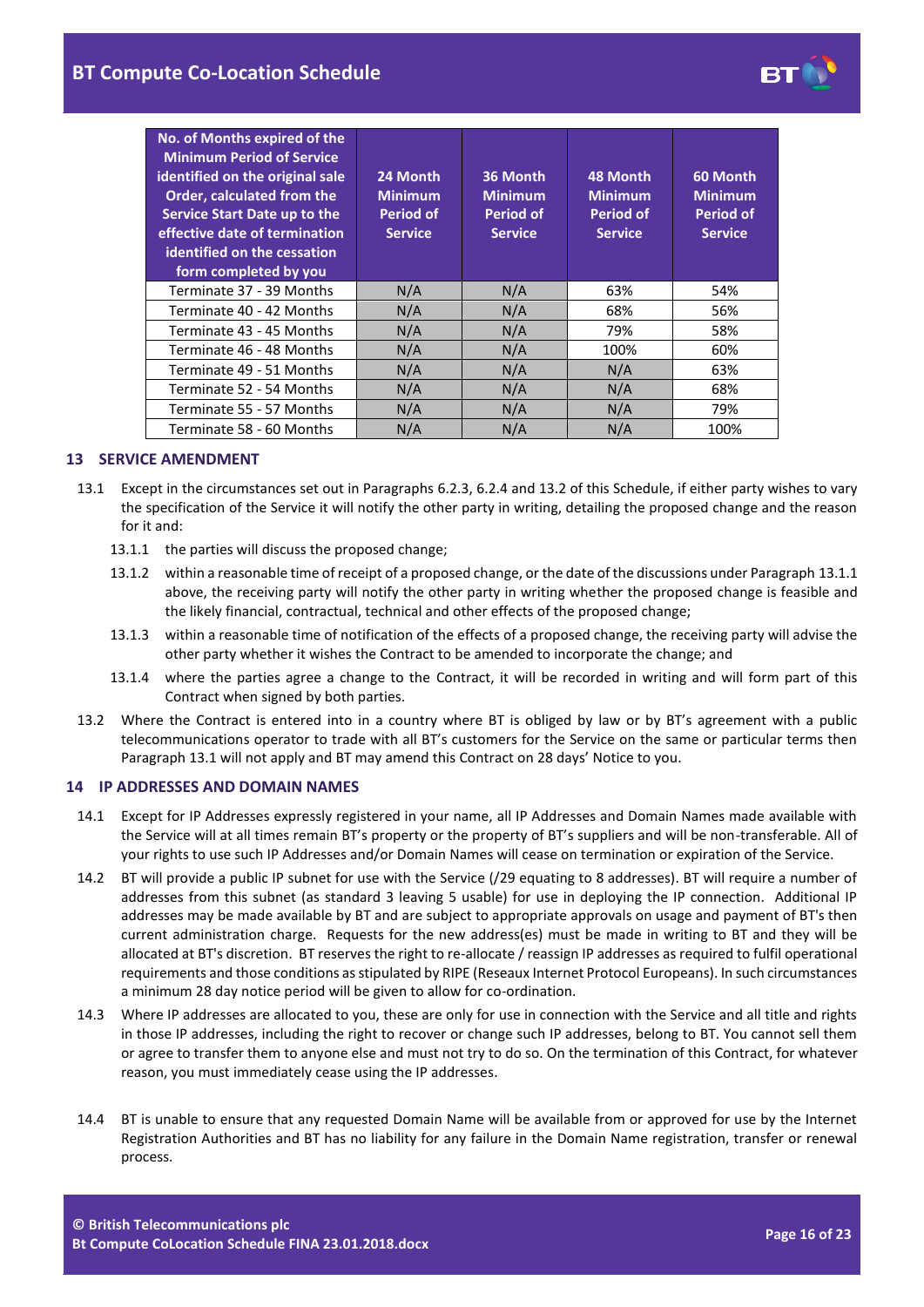

- 14.5 You warrant that you are the owner of, or are authorised by the owner of the trade mark or name that you wish to use as a Domain Name.
- 14.6 You are responsible for all fees associated with registration and maintenance of your Domain Name, and will reimburse BT for any and all fees that BT pays to any Internet Registration Authorities, and thereafter be responsible for paying such fees directly to the relevant Internet Registration Authorities.
- 14.7 BT may require you to select a replacement Domain Name or URL and may either refuse to provide or may suspend Service if, in BT's opinion, there are reasonable grounds for BT to believe that the Domain Name or URL is, or is likely to be, offensive, abusive, defamatory, obscene, in breach of the provisions of Paragraph [6.6](#page-5-0) or otherwise unlawful.

## <span id="page-16-0"></span>**15 BT EQUIPMENT**

- 15.1 BT Equipment will remain BT's property at all times and risk in BT Equipment will pass to you upon delivery, whether or not the BT Equipment has been installed.
- 15.2 You will not use BT Equipment other than in accordance with BT's written instructions or authorisation and will not move, add to, reconfigure, modify or otherwise interfere with BT Equipment, nor permit any other person (other than a person authorised by BT) to do so.
- 15.3 You will be liable to BT for any loss of or damage to BT Equipment, except where the loss or damage is a result of fair wear and tear or caused by BT.
- 15.4 You will not move or relocate any BT Equipment without BT's prior written consent and you will pay BT's costs and expenses reasonably incurred as a result of such move or relocation.

## <span id="page-16-1"></span>**16 CUSTOMER EQUIPMENT**

## 16.1 **Installation**

- <span id="page-16-2"></span>16.1.1 You will:
	- (a) provide and install the Customer Equipment on the Footprint(s) or in the Racks (as applicable) in accordance with this Schedule, the Rack Layout Diagram and the timetable agreed by BT;
	- (b) correctly connect Customer Equipment to the Resilient Power Feed as set out in Paragraph [9.2.12;](#page-11-0)
	- (c) ensure that the Customer Equipment is always in accordance with the Rack Layout Diagram, any changes to which will be carried out through change control and will be subject to BT's agreement, not to be unreasonably withheld;
	- (d) not install any Customer Equipment which occupies more than the space available in the Location;
	- (e) clearly label all Customer Equipment, Racks, shelving and components; and
	- (f) unpack the Customer Equipment in a suitable environment outside the raised floor areas in the Site.
- 16.1.2 You are responsible for:
	- (a) all testing and maintenance of the Customer Equipment to ensure that the installation has been correctly carried out by you; and
	- (b) keeping the Site clean and tidy by removing all packages and waste.
- 16.1.3 BT may Charge you if BT or one of BT's approved contractors is required to provide any materials or assist you with any installation work; and
- 16.1.4 In the event that you breach your obligations in relation to Paragraph [16.1.1\(b\)](#page-16-2) of this Schedule, BT will notify you of such breach and will give you 10 days to rectify the situation by either;
	- (a) removing any additional Customer Equipment from the Footprint; or
	- (b) agreeing and making relevant alterations to the Rack Layout Diagram with BT.
- 16.1.5 Where you fail to respond to such notification, BT may suspend the Service immediately. BT will contact you to inform you that suspension has occurred and you will have a further five days' to rectify the situation. Where you fail to do so, BT may terminate this Contract with immediate effect in accordance with clause 18 of the General Terms. You will remain responsible for payment of the Charges during any period of suspension.

## 16.2 **Maintenance**

- 16.2.1 You will:
	- (a) maintain the Customer Equipment in good working order and keep the Location tidy and free from safety hazards at all times;
	- (b) unless agreed otherwise in writing mutually by us ensure that no installation of, modification, alteration or addition to the Customer Equipment would result in changes to: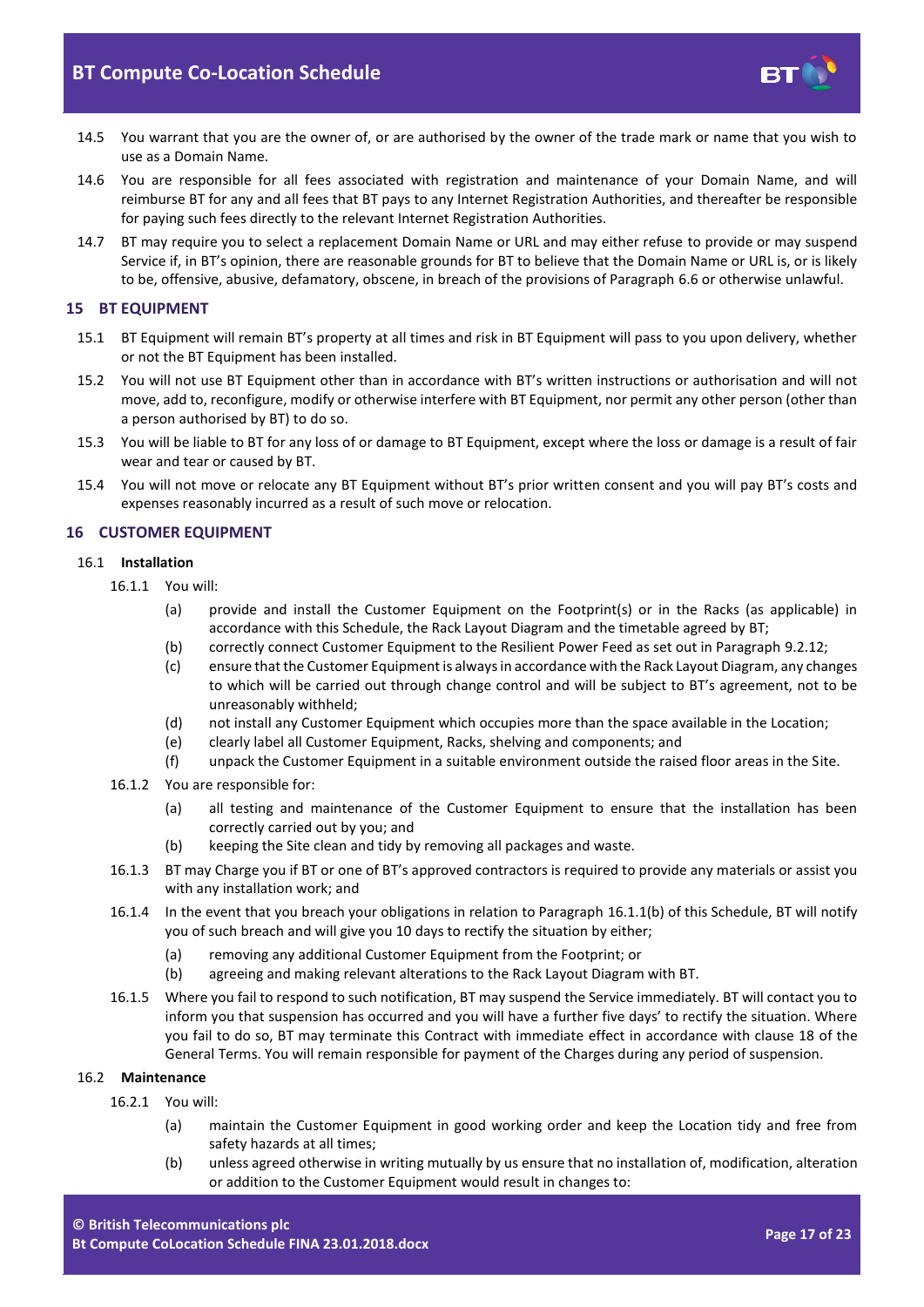

- (i) the floor loading that exceed the Standard Floor Loading;
- (ii) the power consumption of the Customer Equipment that exceeds the Standard Power Load;
- (c) comply with any statutes, regulations and codes of practice applicable to the Customer Equipment or the Site at all times;
- (d) comply with the Site Regulations and any requirements of BT in relation to the occupation of the Location and the Site from time to time and notified to you;
- (e) comply with any directions given by BT if any interference occurs between the Customer Equipment and the equipment of a third party. If BT establishes, following an investigation that the interference is caused by the Customer Equipment, you will be responsible for the cost of repairing or replacing any damaged equipment belonging to any third party and will pay such sums on demand to BT or such third party as BT may specify;
- (f) not use the Site except for the retention and operation of the Customer Equipment and will make all reasonable endeavours not to cause any injury, damage, nuisance to or interfere with any person or property including (without limitation) the Site and/or any equipment owned by third parties which may from time to time be located at the Site;
- (g) not make any alteration or addition (whether structural or non-structural) in or to the Site;
- (h) not use the Customer Equipment for any illegal or unlawful purpose under any Applicable Law or in a manner or for a purpose which constitutes a violation or infringement of a third party's rights (including Intellectual Property Rights), or is harmful or detrimental to BT's or any other party's reputation; and
- (i) make good any damage or any unauthorised alterations to the Site or equipment of any third party, for which you are liable, within 10 days of a written notice from BT. If you fail to comply with any such Notice, BT may carry out the work and you will reimburse BT for the cost of doing so on demand by BT.
- 16.2.2 BT may, if BT decides to, at any time:
	- (a) inspect and record the condition of the Location; and
	- (b) repair, maintain, clean, alter or rebuild any part of the Site.
- 16.2.3 Where BT finds Customer Equipment is installed in such a manner as to cause potential danger or noncompliance with industry best practice, (including but not limited to physical or logical security risks, potential fire, trip or other health and safety concerns, the location of racks and equipment within the racks, the direction and manner in which equipment is installed, the use (or otherwise) of blanking plates or cable management solutions) BT will notify you of such breach and will give you 10 days to rectify the situation. If the issue is not resolved, BT may, if BT decides to, at any time, on reasonable notice (except in cases of emergency), disconnect any part of the Customer Equipment at your expense without incurring any liability to you or your customers.

#### <span id="page-17-2"></span>16.3 **Relocation**

- 16.3.1 Subject to Paragrap[h 16.3.2](#page-17-1), BT may on not less than three months' written Notice to you require you to move the Customer Equipment from its Footprint and install it in another Footprint in the Site for operational or any other reason. All reasonable costs and expenses incurred in connection with such relocation of the Customer Equipment will be borne by BT.
- <span id="page-17-1"></span>16.3.2 Without prejudice to BT's rights set out in Paragraph [16.3.1](#page-17-2) BT agrees that in specifying the time-scale for any relocation of the Customer Equipment, BT will use reasonable endeavours to consult with you and to specify a time-scale that causes minimum disruption to the operation of the Service and will not be liable for any interruption of the Service arising as a result of such relocation.
- 16.3.3 If acting reasonably, each of us is unable to agree any material aspect of a proposed relocation within a reasonable time, then Clause 24 (Dispute Resolution Procedure) shall apply.

#### <span id="page-17-0"></span>16.4 **Removal**

16.4.1 On expiry or termination of the Service, you will be solely liable for the removal of the Customer Equipment from the Site. Such removal will occur by the date of termination of the Contract. In the event that you fail to remove the Customer Equipment from the Site by the date of termination BT may charge for, and you will pay for, the storage of the Customer Equipment at the Site on a daily basis for a further 60 days. In the event that you fail to collect the Customer Equipment within such sixty (60) day period, you agree that title to the Customer Equipment shall pass to BT and BT may treat the Customer Equipment as BT Equipment.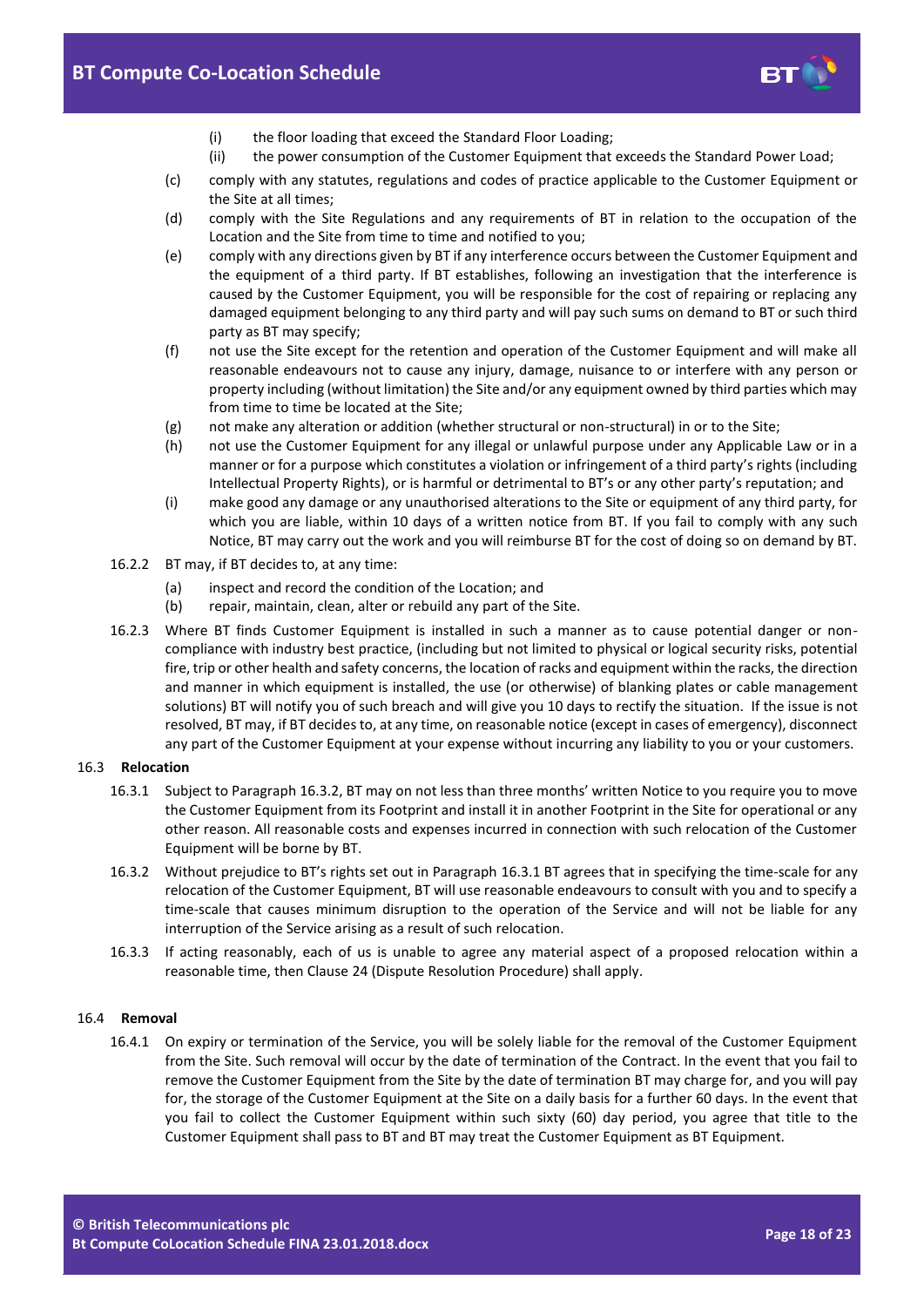

16.4.2 BT may, if BT decides to, remove any Customer Equipment at your expense, for reasons of security, fire, hazards or breach of this Schedule. Where practicable, Notice will be given but, in extreme emergency cases, Racks may be removed by BT without Notice.

## <span id="page-18-0"></span>**17 WEEE DIRECTIVE**

- 17.1 You will be responsible under Article 13 of the Waste Electrical and Electronic Equipment Directive 2012 ("**WEEE Directive**") for the costs of collection, treatment, recovery, recycling and environmentally sound disposal of any equipment supplied under the Contract that has become waste electrical and electronic equipment ("**WEEE**").
- 17.2 Each of us acknowledge that for the purposes of Article 13 this Paragraph [17](#page-18-0) is an agreement stipulating other financing arrangements for the collection, treatment, recovery, recycling and environmentally sound disposal of WEEE.
- 17.3 You will be responsible for any information recording or reporting obligations imposed by the WEEE Directive.
- 17.4 You will indemnify BT against any Claims or legal proceedings that are brought or threatened against BT by a third party which would not have been caused or made had you fulfilled your express or implied obligations under this Paragraph [17](#page-18-0) or in connection with the WEEE Directive.
- 17.5 BT will notify you of any such Claims or proceedings and keep you informed as to the progress of such Claims or proceedings.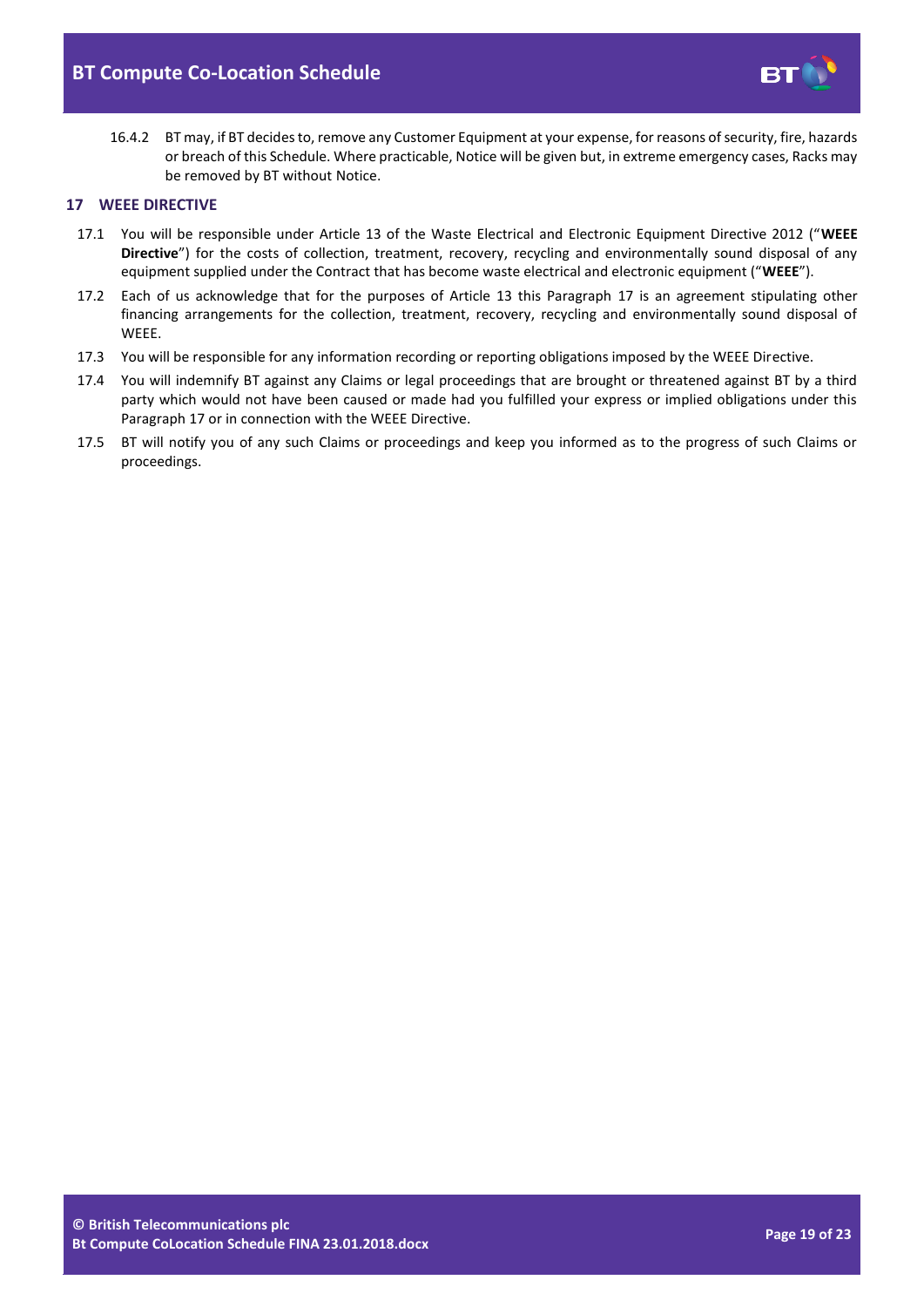

## **Part C – Service Levels**

## <span id="page-19-0"></span>**18 SERVICE LEVELS**

#### <span id="page-19-5"></span><span id="page-19-2"></span>18.1 **Power Availability Service Level**

- 18.1.1 BT will use commercially reasonable efforts to ensure that availability of power to the Rack will be maintained at 100 per cent over a month by at least one of the two power feeds within the Resilient Power Feed ("**Power Availability Service Level**"). Unavailability of power means any interruption that causes the Customer Equipment to fail caused by a loss of power, to both power feeds simultaneously within the Resilient Power Feed, unless such loss of power has been caused by you ("**Unavailability of Power**").
- 18.1.2 Subject to the exclusions set out below, you will be entitled to a service credit equal to one thirtieth (1/30) of the prorated Charges for the applicable Service for each cumulative hour (or part thereof) that you experience Unavailability of Power.

#### <span id="page-19-3"></span>18.2 **Environmentals Availability Service Level**

- 18.2.1 BT will use commercially reasonable efforts to ensure that the supply of cool air to your Footprint will be maintained as detailed in [2.2.1\(b\)](#page-1-3) above ("**Environmentals Service Level**") measured by BT's sensors within the Site. The Environmentals Service Level will apply to the aggregate of the cool aisle within the Footprint and not to any single point therein.
- 18.2.2 Subject to the exclusions set out below, you will be entitled to a service credit equal to one thirtieth (1/30) of the prorated Charges for the applicable Service for each cumulative hour (or part thereof) that the Environmentals Service Level falls outside the agreed parameters in excess of an initial threshold of twenty minutes.

#### <span id="page-19-4"></span>18.3 **Internet Connection Availability Service Level**

- 18.3.1 BT will use commercially reasonable efforts to ensure that the availability of internet connectivity from the Footprint will be maintained at 99.9% ("**Internet Connection Availability Service Level**"). Internet connection availability will be measured across the combination of both resilient connections to the BT internet backbone and assumes Customer equipment is capable of utilising this resilient connection.
- 18.3.2 Subject to the exclusions set out below, you will be entitled to a service credit equal to one thirtieth (1/30) of the prorated Charges for the applicable Service for each cumulative hour (or part thereof) that the Internet Connection is unavailable in excess of an initial threshold of five minutes.

#### 18.4 **General Exclusions**

- 18.4.1 Only measurements carried out by or for BT as per the incident management process shall be used in the calculation of all the Service Credits offered in this Schedule unless you can evidence that such measurements are incorrect.
- 18.4.2 Where a Critical Outage affects part or parts only of the Footprint, the credits under this Paragrap[h 18](#page-19-0) will be apportioned and allowed per square metre (and pro rata in the case of a part) of the Footprint so affected.
- 18.4.3 Incidents which are directly or indirectly related to one or more of the following shall be excluded from the calculation of service credits;
	- (a) you requesting BT to test the Service although no fault has been detected and/or reported;
	- (b) the Service being modified or altered in any way either by you or at your request;
	- (c) a failure or fault not attributable to the Service, including but not limited to faults attributable to the Customer Equipment, including hardware, software or network;
	- (d) failure due to any configurations or installations, upgrades or patches performed by you, or by BT under your instruction, and not specifically advised or recommended by BT;
	- (e) changes or alterations made other than by BT (or its authorised agents) to the Service or to BT Equipment, connections, routing plan, applications or test equipment, or the mapping of applications.

#### <span id="page-19-1"></span>18.4.1 **Planned Work or maintenance**

(a) BT cannot guarantee to meet a Service Level during any period of planned work or maintenance. Failure to meet a Service Level due to planned work will be excluded from any Service Credits calculations, except in cases where BT has exceeded 3 (three) planned work or emergency events in any 6 months resulting in disruption of the contracted Service and there has been no reasonable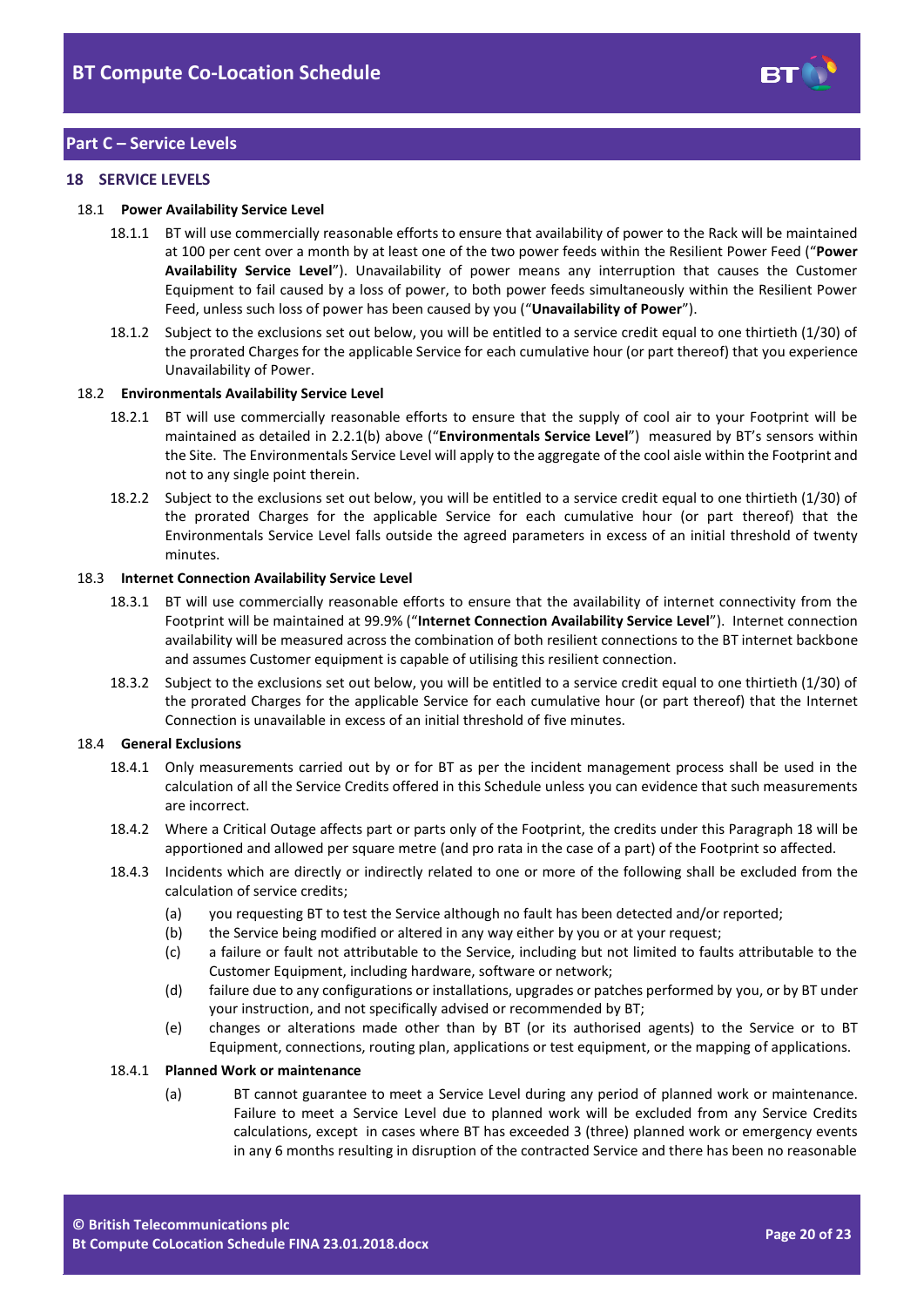

notification to or approval from you. BT will endeavor to inform you of any planned work seventytwo (72) hours in advance, and as much notice as reasonably practicable for any emergency event.

(b) For a period limited to 3 months from the third planned event as described in section [0](#page-19-1) above, each subsequent failure to meet a Service Level as a result of planned work or maintenance shall not be excluded from Service Credit calculations. BT will endeavour wherever possible to limit any outages either planned or forced to not more than 8 hours of duration. At all times total service disruption will be avoided where technically and operationally possible with due consideration given to your core business hours as it pertains to your Users. In such cases BT will endeavour to accommodate any planned works so as to minimise the impact to you wherever possible.

#### **19 REQUESTS FOR SERVICE CREDITS**

- <span id="page-20-0"></span>19.1 You may request applicable Service Credits within 30 days of the end of the calendar month in which an Incident occurred by providing details of the reason for the Claim to the following address:
	- 19.1.1 by post to:

BT Datacentre Services Unit 4029 Citywest Business Campus Saggart Co Dublin; or

by email to: citywestservicedesk@bt.com.

- 19.2 Any failure by you to submit a request in accordance with this Paragrap[h 19.1](#page-20-0) will constitute a waiver of any Claim for Service Credits in that calendar month.
- 19.3 Subject to Paragraph 19.7 below, Service Credits are your sole right and remedy for BT's failure to meet the Service Level Agreement and are limited to a maximum of the monthly Charges for affected Service.
- 19.4 Upon receipt of a valid request for Service Credits in accordance with Paragraph [19.1;](#page-20-0)
	- 19.4.1 BT will issue you with the applicable Service Credits by deducting those Service Credits from your invoice within two billing cycles of the request being received and validated; and
	- 19.4.2 following expiry or termination of the Contract where no further invoices are due to be issued by BT, BT will pay you the Service Credits in a reasonable period of time.
- 19.5 All Service Levels and Service Credits will be calculated in accordance with information recorded by, or on behalf of, **RT.**
- 19.6 The Service Levels under this Schedule will not apply:
	- 19.6.1 in the event that clause 8 of the General Terms applies;
	- 19.6.2 during any trial period of the Service;
	- 19.6.3 to failures due to any Force Majeure Event;
	- 19.6.4 if you cause a delay or do not provide any requested information in accordance with any reasonable timescales BT tells you about;
	- 19.6.5 to any Incident not reported in accordance with Paragraph [10](#page-12-0) above; or
	- 19.6.6 if you have not complied with the Contract.
- 19.7 If BT fail to comply with the Service Levels as defined a[t 18.1,](#page-19-2) [18.2](#page-19-3) an[d 18.3](#page-19-4) above on five or more separate and distinct occasions and/or on one occasion with a duration of no less than 48 consecutive hours in any calendar month, you shall be entitled at your option to terminate the relevant Service in whole or in part, upon written notice to us, provided that BT does not cure the underlying root cause of the breach within 30 days of receipt of a written notice from you detailing the breach and advising of your intention to terminate.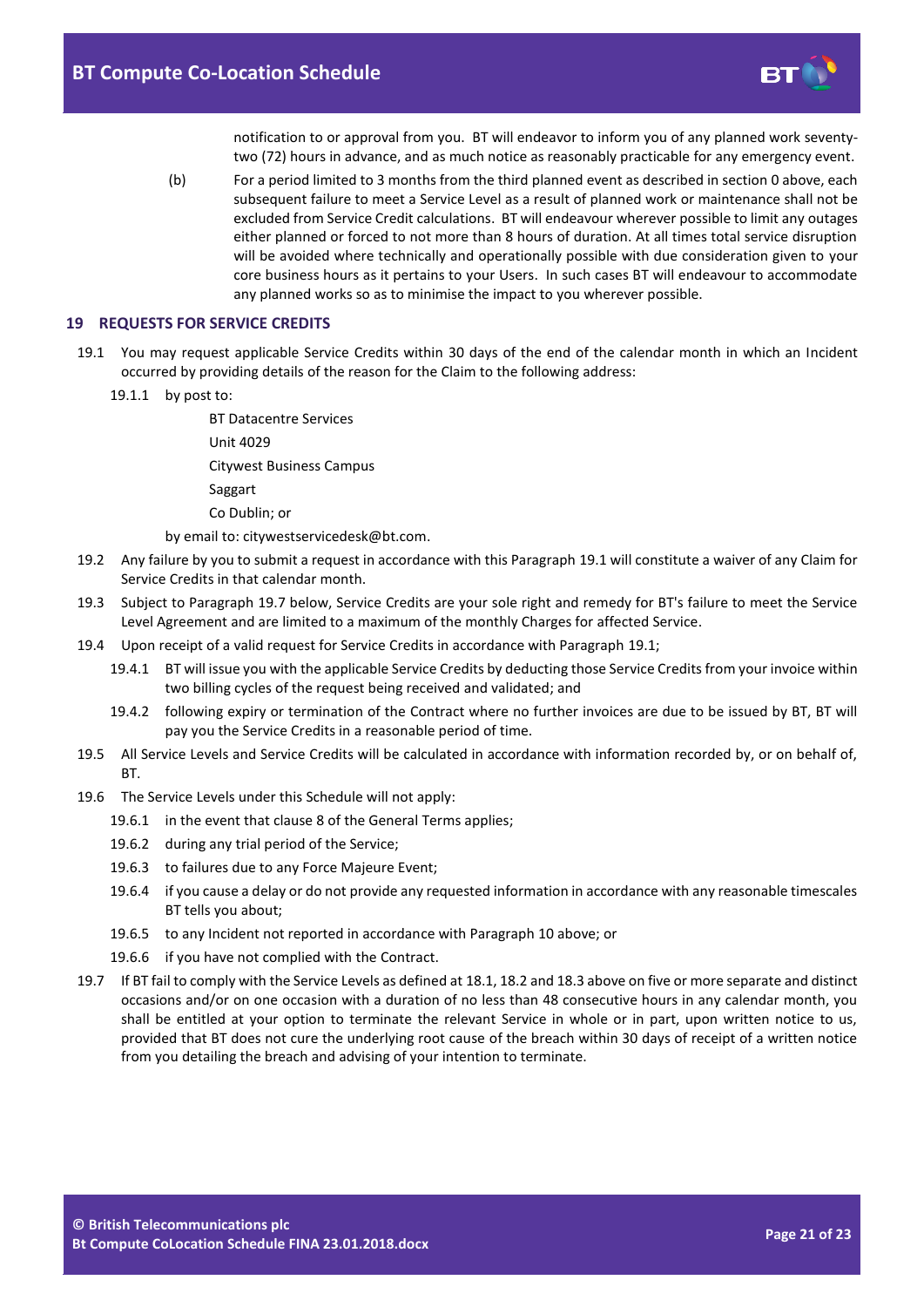

# **Part D – Defined Terms**

## <span id="page-21-0"></span>**20 DEFINED TERMS**

In addition to the defined terms used in the General Terms, capitalised terms used in this Schedule will have the following meanings:

"**Power Availability Service Level**" has the meaning given in Paragrap[h 18.1.1.](#page-19-5)

"**Business Hours**" means between the hours of 0800 and 1800 in a Business Day.

"**Critical Outage**" means a complete loss of Service to the relevant Customer Equipment.

"**Customer Committed Date**" has the meaning given in Paragraph [8.1.2.](#page-8-3)

"**Customer Con**tact" has the meaning given in Paragraph [9.1.1.](#page-9-1)

"**Customer Equipment**" means any equipment including any Purchased Equipment and any software, other than BT Equipment, used by you in connection with a Service.

"**Customer Information**" means data, information, video, graphics, sound, music, photographs, software and any other materials (in whatever form) published or otherwise made available (directly or indirectly) by you or on your behalf by using the Service.

"**De-installation Charges**" means the charges payable by you on de-installation of the Service that will be equal to the then current rates for Installation Charges on the date of de-installation.

"**Domain Name**" means a readable name on an Internet page that is linked to a numeric IP Address.

"**EAC**" means an Electronic Access Card used for access to the Site.

"**EU**" means European Union.

"**Footprint**" means a standard area of space in the Site designed for placing Customer Equipment and a Rack with a maximum size of 600mm wide x 1000mm deep x 2200mm high.

"**Incident**" means an unplanned interruption to, or a reduction in the quality of, the Service or particular element of the Service.

"**Installation Charges**" means those Charges as set out in the Order in relation to installation of the Service and/or any Purchased Equipment, Customer Equipment and/or BT Equipment as applicable.

"**Internal Cabling**" means any conduits, wires, cables and other conducting media used in connection with the Customer Equipment.

"**Internet**" means a global system of interconnected networks that use a standard Internet Protocol to link devices worldwide.

"**Internet Protocol**" or "**IP**" means a communications protocol for devices connected to the Internet that specifies the format for addresses and units of transmitted data.

"**Internet Registration Authority**" means an internationally recognised organisation that logs the registered owners of Domain Names and manages Domain Name registries for the country or international community that it represents.

"**IP Address**" means a unique number on the Internet of a network card or controller that identifies a device and is visible by all other devices on the Internet.

"**Local Area Network**" or "**LAN**" means the infrastructure that enables the ability to transfer IP services within Sites (including data, voice and video conferencing services).

"**Location**" means such part or parts of the Site occupied by you including, but not limited to the area surrounding the Footprint.

"**Standard Floor Loading**" has the meaning given in Paragraph [2.1.3.](#page-1-4)

"**Standard Power Load**" has the meaning given in Paragraph [iv](#page-1-5) Higher and lesser density configurations are available on request and subject to Site technical and capacity limitations and associated commercial agreement.

"**Media Handling**" has the meaning given in Paragrap[h 3.4.1.](#page-3-5)

"**Minimum Period of Service**" means a period of 36 consecutive months beginning on the Service Start Date, unless otherwise set out in an Order.

"**Notice of Non-Renewal**" has the meaning given in Paragrap[h 6.2.1.](#page-3-6)

"**Notice to Amend**" has the meaning given in Paragraph [6.2.3.](#page-3-3)

"**Order"** for the purposes of this Schedule means any document issued by BT that sets out the services being procured and details charges for the relevant Service, for clarity this can be an order form or charges schedule

"**Planned Maintenance**" means any Maintenance BT has planned to do in advance.

"**Rack**" means a device that will house the Customer Equipment on the Footprint, provided by either of us as set out in the Order. It will be 600mm wide x 1000mm deep x 2200mm (47U) high unless otherwise agreed with BT in writing. "**Rack Layout Diagram**" means the diagram, if any, agreed by both of us identifying all the Customer Equipment to be placed within the Footprint.